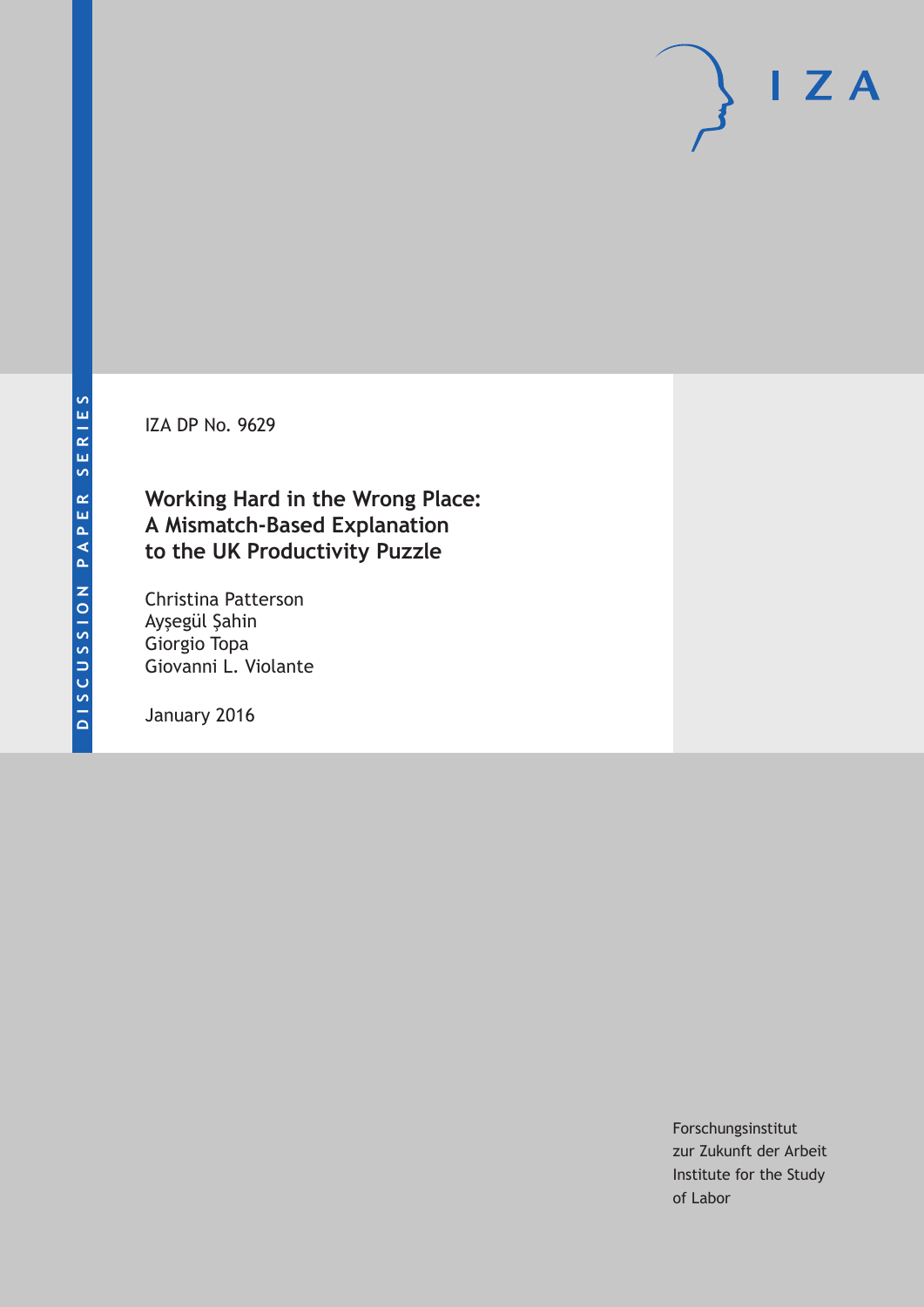# **Working Hard in the Wrong Place: A Mismatch-Based Explanation to the UK Productivity Puzzle**

## **Christina Patterson**

*MIT* 

## **Ayşegül Şahin**

*Federal Reserve Bank of New York* 

### **Giorgio Topa**

*Federal Reserve Bank of New York and IZA*

## **Giovanni L. Violante**

*New York University, CEPR, IZA and NBER*

Discussion Paper No. 9629 January 2016

IZA

P.O. Box 7240 53072 Bonn **Germany** 

Phone: +49-228-3894-0 Fax: +49-228-3894-180 E-mail: iza@iza.org

Any opinions expressed here are those of the author(s) and not those of IZA. Research published in this series may include views on policy, but the institute itself takes no institutional policy positions. The IZA research network is committed to the IZA Guiding Principles of Research Integrity.

The Institute for the Study of Labor (IZA) in Bonn is a local and virtual international research center and a place of communication between science, politics and business. IZA is an independent nonprofit organization supported by Deutsche Post Foundation. The center is associated with the University of Bonn and offers a stimulating research environment through its international network, workshops and conferences, data service, project support, research visits and doctoral program. IZA engages in (i) original and internationally competitive research in all fields of labor economics, (ii) development of policy concepts, and (iii) dissemination of research results and concepts to the interested public.

IZA Discussion Papers often represent preliminary work and are circulated to encourage discussion. Citation of such a paper should account for its provisional character. A revised version may be available directly from the author.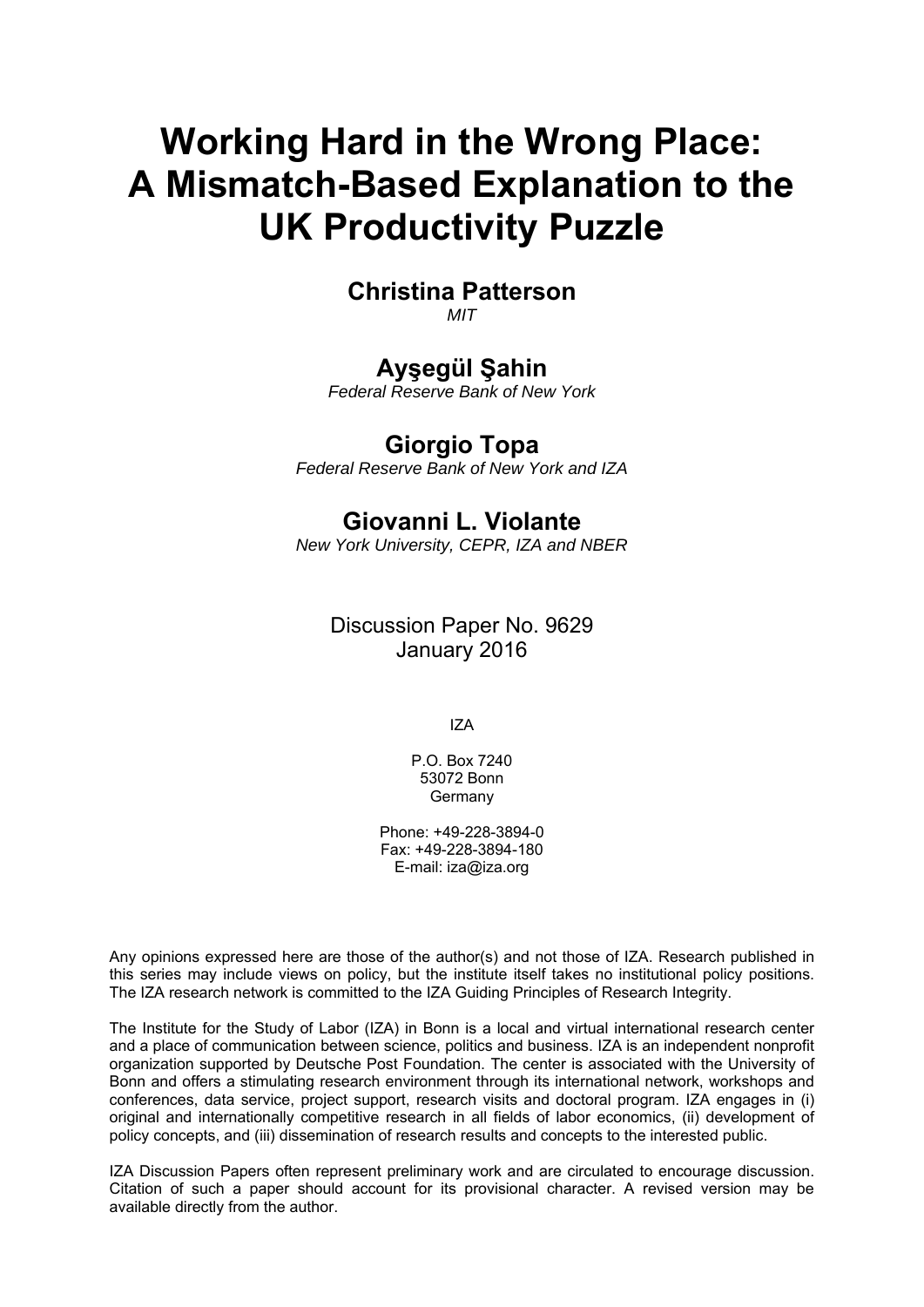IZA Discussion Paper No. 9629 January 2016

## **ABSTRACT**

## **Working Hard in the Wrong Place: A Mismatch-Based Explanation to the UK Productivity Puzzle\***

The UK experienced an unusually prolonged stagnation in labor productivity in the aftermath of the Great Recession. This paper analyzes the role of sectoral labor misallocation in accounting for this "productivity puzzle." If jobseekers disproportionately search for jobs in sectors where productivity is relatively low, hires are concentrated in the wrong sectors, and the post-recession recovery in aggregate productivity can be slow. Our calculations suggest that, quantified at the level of three-digit occupations, this mechanism can explain up to two thirds of the deviations from trend-growth in UK labor productivity since 2007.

JEL Classification: E24, E32, J24

Keywords: misallocation, productivity

Corresponding author:

 $\overline{a}$ 

Ayşegül Şahin Federal Reserve Bank of New York 33 Liberty Street New York, NY 11201 USA E-mail: aysegul.sahin@ny.frb.org

<sup>\*</sup> We are grateful to John Van Reenen, the Editors and an anonymous referee for their useful comments. The opinions expressed herein are those of the authors and not necessarily those of the Federal Reserve Bank of New York or the Federal Reserve System.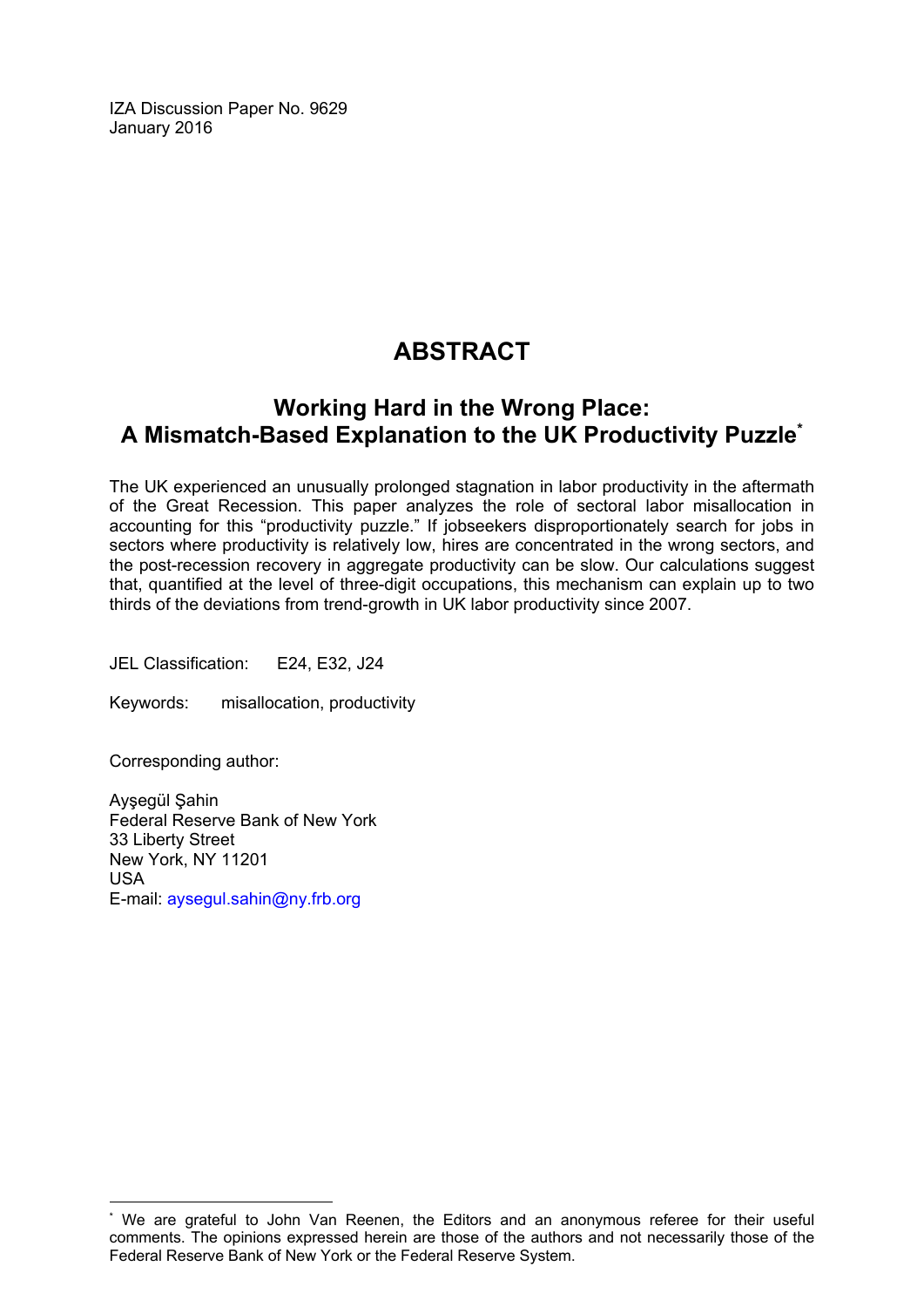## 1 Introduction

Since the onset of the Great Recession, UK labor productivity growth has been exceptionally weak. At the start of 2013, output per hour was more than 10 percentage points lower than it would have been if, after 2008, productivity had continued along its trend growth of 1*.*5 percent per year (Pessoa and Van Reenen, 2014, Figure 2). Official calculations from the Bank of England reach similar conclusions (Barnett et al., 2014, Chart 1).

While it is not uncommon for labor productivity to decline during downturns, the recent drop has been significantly larger and more prolonged than in any other post-war contractions. For example, six years after the start of each previous recession since the early 1970s, labor productivity was already between 10 and 20 percent higher than its pre-recession level (Barnett et al., 2014, Chart 2). Instead, in early 2013 aggregate labor productivity was still roughly 4 percent below its 2007 level. Because of its unusual magnitude and duration, this shortfall is referred to as the *UK productivity puzzle*.

Standard economic theory based on a constant returns to scale aggregate production function distinguishes three determinants of labor productivity: total factor productivity (TFP), capital deepening, and factor utilization.<sup>1</sup> As documented by Pessoa and Van Reenen (2014, Figure 14), in TFP terms, the current recession is not so unusual compared with severe recessions of the past: TFP dropped by roughly 4 percent, but then it recovered quickly thereafter. Moreover, while capacity utilization fell significantly in 2009, and could thus be the cause of the sudden drop of labor productivity at the onset of the recession, this explanation is less suited to account for its persistent stagnation and its severity relative to previous recessions. It is quite unlikely that firms would continue to keep their hold on idle workers five to six years after the end of the recession. Indeed, survey measures of capacity utilization were back to pre-recession long-term averages by 2011 in manufacturing, and two years later in services (see, again, Barnett et al., 2014, Chart 6).

The dynamics of the capital-labor ratio hold more promise. Pessoa and Van Reenen (2014, Figure 11) document that UK real investments, after collapsing by 25 percent during 2008, have remained 20 percentage points below their pre-recession level for the following five years. Their calculations suggest that capital shallowing can account for a large portion of the labor productivity drop. Their preferred explanation for the decline in the capital-labor ratio emphasizes greater wage flexibility. As shown by Gregg et al. (2014), real wages are

<sup>&</sup>lt;sup>1</sup>We note that mismeasurement could be, potentially, important to the extent that investment in intangibles such as expenses on R&D, intellectual property rights, and sales-based capital (e.g., brand names) are not properly captured by official statistics and are countercyclical. However, Barnett et al. (2014) survey the literature and conclude that these sources of output mismeasurement account for at most 1/4 of the missing productivity growth.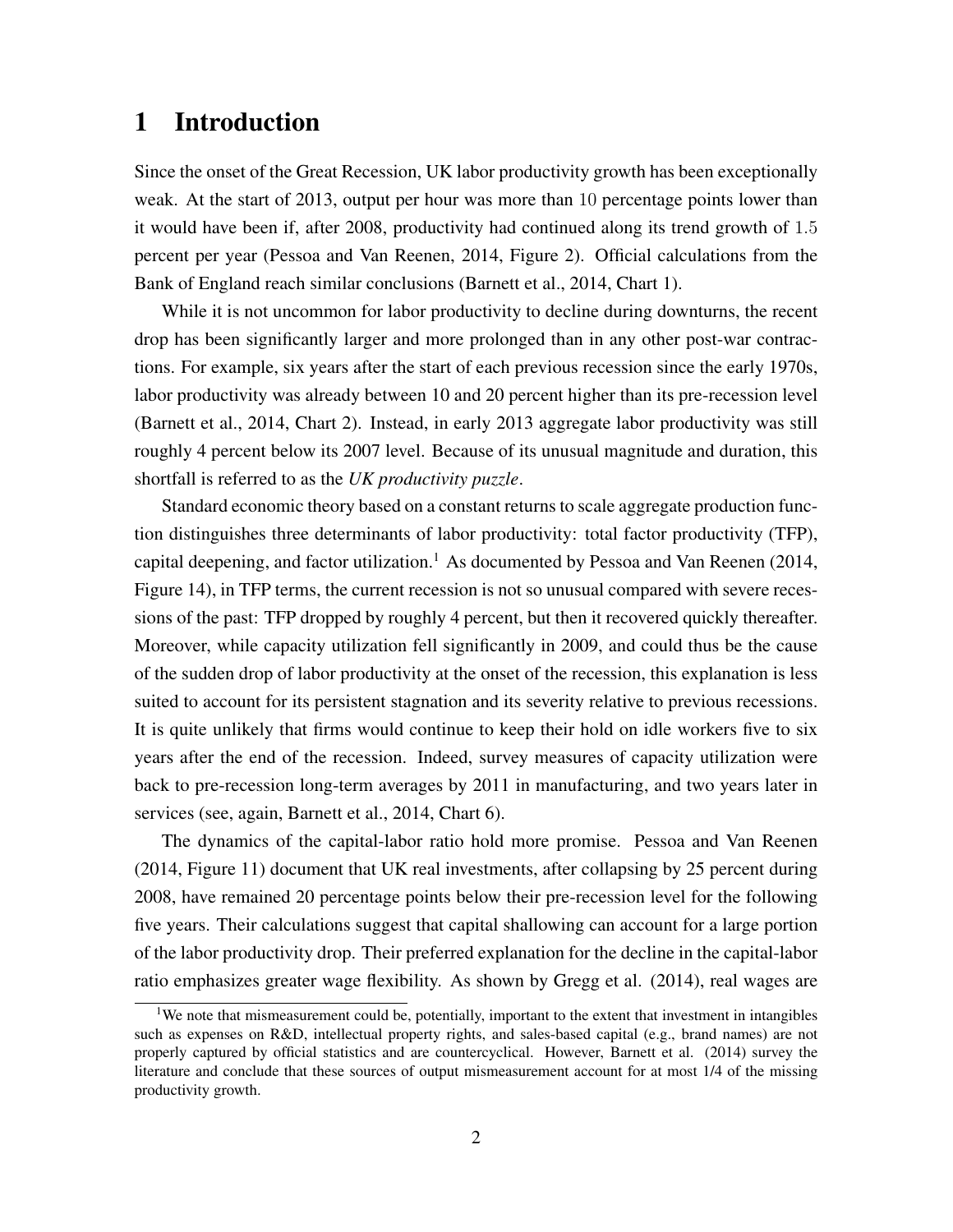much more responsive to negative output shocks now than they have been in previous recessions, and this might have induced firms to substitute capital with cheaper labor services. In turn, Blundell et al. (2014) offer an explanation for the unusual dynamics of real wages that occurred in the Great Recession—a decline of 7 percent in four years, compared to a rise of 10 percent, over the same time span, following the downturn of 1990 (Blundell et al. 2014, Figure 4). They argue that the UK experienced a positive labor supply shock triggered by (i) changes in welfare policies that made work more attractive and tightened job-search conditions attached to the receipt of UI benefits, and (ii) an increase in statutory pension age for women that strengthened their labor force attachment.

The combination of a labor supply shock, downward pressure on a flexible wage structure, and labor-capital substitution to exploit cheaper labor inputs is, currently, the leading interpretation of the stagnation in labor productivity of the British economy. However, it is unclear whether, quantitatively, this rendition can fully account for the data. In this paper we offer an alternative, but largely complementary, explanation for the UK productivity puzzle. We deviate from the one-sector view of the production structure, and instead emphasize the role of labor misallocation across sectors of the economy. Specifically, we extend the methodology of Sahin, Song, Topa, and Violante (2014, hereafter SSTV)—developed to measure mismatch unemployment—to quantify the impact that this misallocation channel has on output and on labor productivity.

To understand the mechanism, consider an economy segmented along many sectors that are heterogeneous in their productivity. Each sector has its own frictional labor market, where the frictions are captured by a sector-specific matching function that takes vacancies (posted in that sector) and unemployed workers (searching in that sector) as inputs, and generates new hires (by firms operating in that sector). To measure sectoral mismatch, we compute the allocation of job seekers across sectors that would be chosen by an outputmaximizing planner constrained by the within-sector search frictions, and we compare it to the empirical allocation observed from the data. The gap between the two allocations implies a different sectoral distribution of hires, and therefore, of employment. It also implies a different level of aggregate output, since the planner will allocate job seekers in the sectors with the highest productivity, as long as vacancies are available and the matching frictions are not too severe. As a result, the planner's allocation generates a counterfactual path for aggregate labor productivity. By comparing this counterfactual time-series with the observed one, we can quantify the role of labor mismatch in accounting for productivity dynamics.

The bite of our explanation relies on the existence of gaps in productivity levels across sectors, not necessarily on the presence of differentials in productivity growth. Thus, even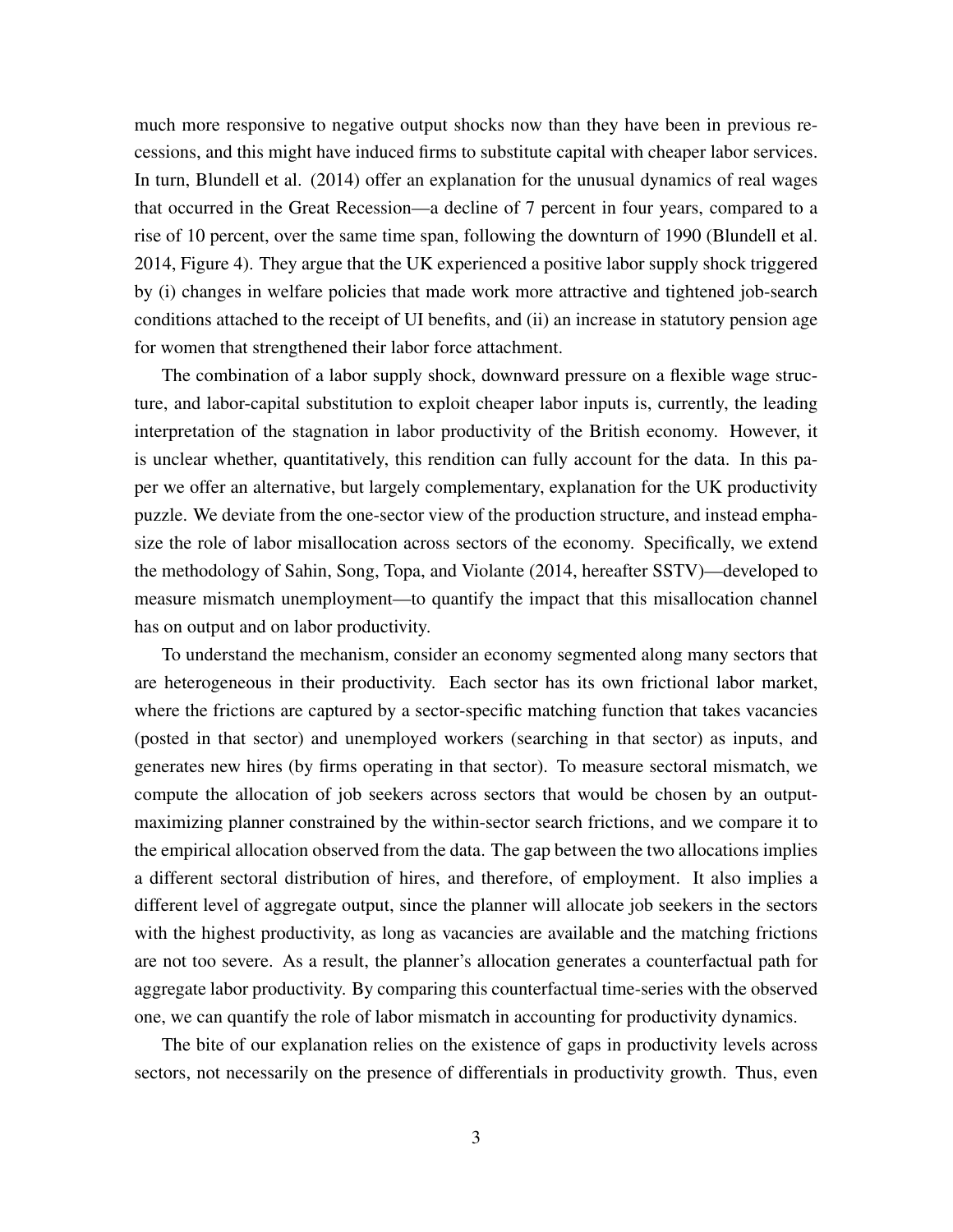if the drop in labor productivity due to capital shallowing is common across all sectors of the economy, the mismatch channel can still contribute to the fall in observed total labor productivity through an adverse change in sectoral composition of employment. Clearly, differential rates of productivity growth can exacerbate the importance of the misallocation channel. Incidentally, Barnett et al. (2014, Chart 10) show that the standard deviation of productivity across industries doubled between 2008 and 2013, and we report similar evidence for occupations in Section 4.

It is useful to emphasize that our explanation is unrelated to the idea that labor productivity is low because the composition of the labor force has worsened. Indeed, Blundell et al. (2014) do not find support for this composition channel. In our model, the reduction in aggregate productivity does not occur because of changes in the pool of jobseekers, but because a disproportionate fraction of new hires occurs in the least productive sectors of the economy (we provide evidence of this pattern in Section 4).

Our formalizing of output loss from mismatch as "distance from a benchmark allocation" follows the same insights of the vast literature on misallocation and productivity (Restuccia and Rogerson, 2008; Hsieh and Klenow, 2009; Jones, 2013; Midrigan and Xu, 2014; Moll, 2014). The key difference is that we recognize that an essential feature of the labor reallocation process is that labor markets are frictional, and hence the benchmark allocation—chosen by a fictitious planner—must be *constrained* efficient. This means that the relevant data for our empirical exercise are not just disaggregated employment data, as in most of the misallocation literature, but sectoral-level information on unemployment, vacancies, and matching frictions. While the data requirements for the measurement exercise are more demanding, by using a less extreme benchmark that allows for deviations from competitive markets, the results are, in our opinion, more credible.

We quantify the importance of this misallocation channel by using UK data on vacancies, unemployment, and hires by disaggregated occupational group (2- and 3-digit) over the period 2006-2012. Our definition of sector is therefore an occupation. Our findings suggest that mismatch induced a reduction in both employment and output, and that this decline persisted through 2012. Combining the dynamics of output and employment, we find that occupational mismatch explains about two thirds of the deviations from trend-growth in UK labor productivity since 2007.

The remainder of the paper is organized as follows. We present our theoretical framework in Section 2. We describe the data used in the analysis in Section 3. Our empirical results and counterfactual exercises are reported in Section 4. Section 5 concludes the paper.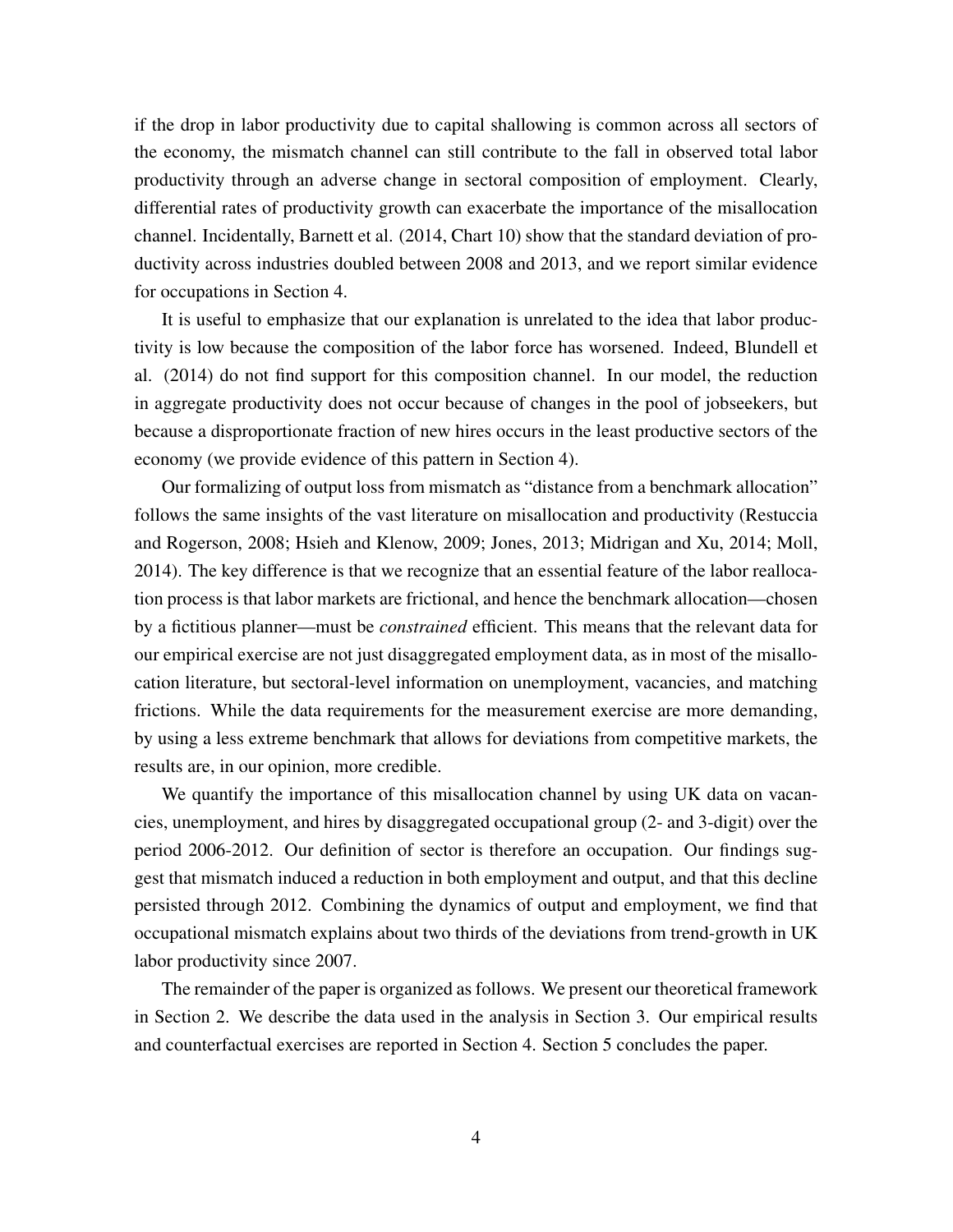## 2 Theoretical framework

In this section, we briefly describe the theoretical framework developed in SSTV to conceptualize the notion of mismatch unemployment, and explain how to generalize it to measure the size of output, employment, and productivity losses that can be attributed to mismatch between the distribution of labor demand (vacant positions) and the distribution of labor supply (job seekers) across sectors.

We envision the aggregate economy as comprising a large number of distinct labor markets, or sectors. Productivity is heterogenous across sectors and time varying. Each labor market is frictional, meaning that its hiring process is governed by a sector-specific matching function. We also allow the degree of matching efficiency to vary across sectors and over time.<sup>2</sup> To assess the existence of mismatch in the data, in the spirit of Mincer (1966) and Jackman and Roper (1987), we ask whether unemployed job seekers search for new jobs in the wrong sectors. Put differently, given the observed distribution of productive efficiency, matching efficiency, and vacancies across labor markets, are unemployed workers misallocated? Answering this question requires comparing the actual equilibrium allocation of unemployed workers across sectors to an ideal allocation. The ideal allocation that we choose as our benchmark is the one that would be selected by *an output-maximizing social planner acting without impediments in shifting idle labor across sectors, but constrained by the within-market matching frictions that are summarized by the matching functions*. We show that optimality for this planner dictates equating efficiency-weighted vacancy-unemployment ratios across sectors. Deviations from this allocation induce inefficiencies and may lead to output and productivity losses.

By manipulating the planner's optimality condition, we show how to construct an index measuring the fraction of output from new hires lost every period because of job seeker misallocation across sectors with different productivity. In turn, this index is then used to arrive at counterfactual measures of output, employment, and productivity in absence of mismatch. These counterfactuals allow us to assess the role of sectoral mismatch in accounting for the UK productivity puzzle. Intuitively, mismatch can induce a prolonged drop in aggregate productivity if, for a number years, new hires are disproportionately concentrated in the low productivity sectors. In Section 4, we show that this was indeed the case in the UK in the period 2007-2012.

<sup>2</sup>By matching efficiency we mean the number of hires produced by the matching function for given vacancies and unemployment, i.e., the TFP of the matching function.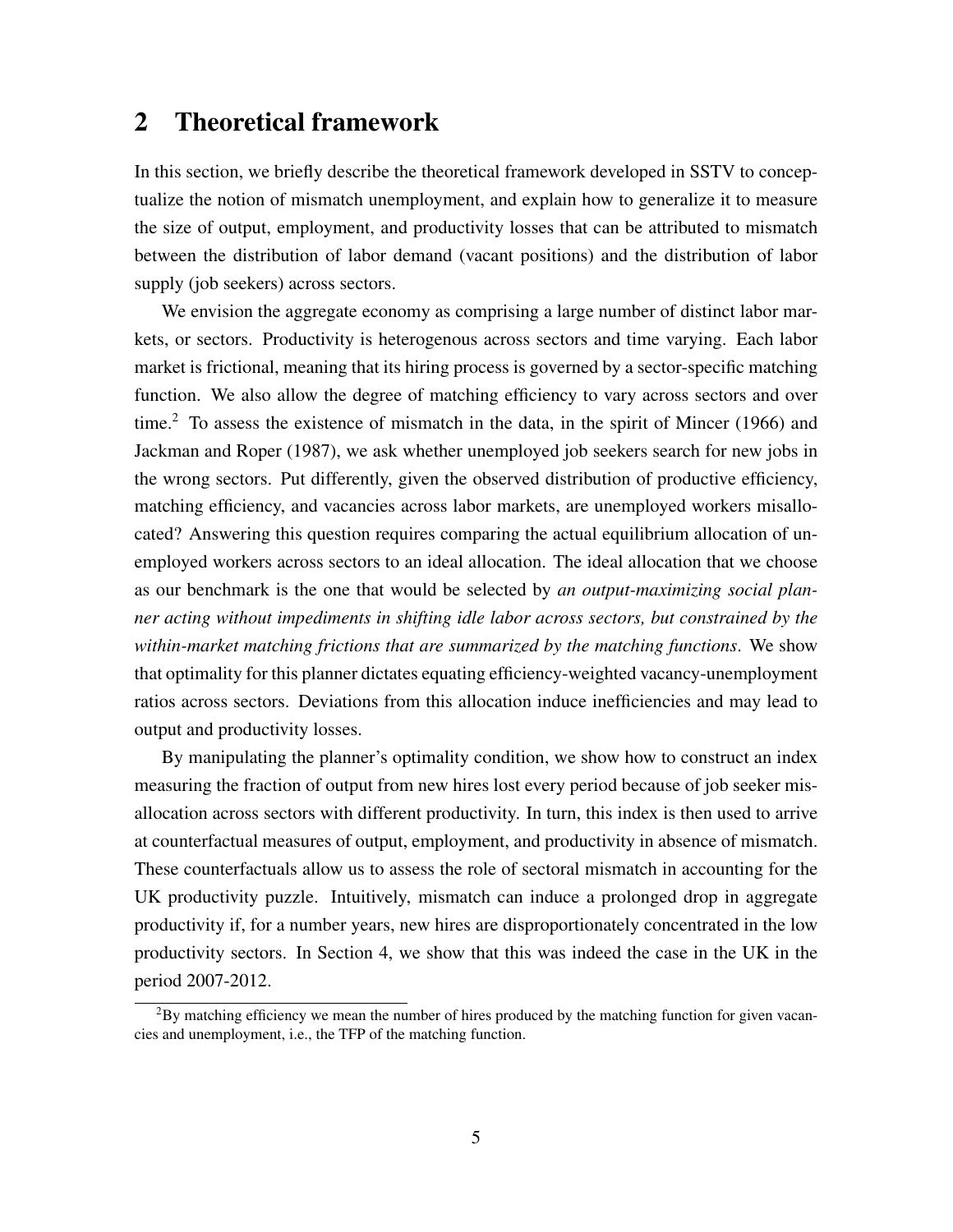#### 2.1 Model

Time is discrete and indexed by *t*. The economy is comprised of a large number *I* of distinct labor markets (sectors) indexed by *i*. New production opportunities, corresponding to job vacancies  $(v_{it})$ , arise exogenously across sectors.<sup>3</sup> The economy is populated by a measure one of risk-neutral individuals who can be employed in sector  $i(e_{it})$ , unemployed and searching in sector  $i(u_{it})$ , or out of the labor force. The aggregate labor force is  $\ell_t = \sum^I$ *i*=1  $(e_{it} + u_{it}) \leq 1$ . On-the-job search is ruled out and an unemployed worker, in any given period, can search for vacancies in one sector only. We set the additional value of leisure for the non-employed individuals to zero—a normalization—but allow a disutility cost of search  $\xi \geq 0$  for the unemployed.

Labor markets are frictional: new matches, or hires (*hit*), between unemployed workers and vacancies in market *i* are determined by the matching function  $\phi_{it}m(u_{it}, v_{it})$ , with *m* strictly increasing and strictly concave in both arguments and homogeneous of degree one in  $(u_{it}, v_{it})$ . Note that while the function *m* is common across sectors and time invariant,  $\phi_{it}$ —a measure of matching efficiency (i.e., the level of fundamental frictions) in sector *i* is allowed to vary across sector and over time. Labor productivity of a worker-firm match in sector *i* at date *t* is given by  $z_{it}$ , and each match survives from date *t* to  $t + 1$  with probability  $(1 - \delta_t)$  common across sectors. We let the laws of motion of  $\phi_t = {\phi_{it}}$ ,  $z_t = {z_{it}}$ ,  $\mathbf{v}_t = \{v_{it}\}\$ , and  $\delta_t$  be denoted by  $\Gamma_{\phi}(\boldsymbol{\phi}_{t+1}, \boldsymbol{\phi}_t)$ ,  $\Gamma_z(\mathbf{z}_{t+1}, \mathbf{z}_t)$ ,  $\Gamma_{\mathbf{v}}(\mathbf{v}_{t+1}; \mathbf{v}_t)$ , and  $\Gamma_{\delta}(\delta_{t+1}, \delta_t)$ . In SSTV we explain that (i) we can allow for an aggregate component in the dynamics of all these sectoral variables, and hence some degree of correlation among them, and that (ii) it is convenient to impose that  $z_{it}$  and  $1 - \delta_t$  are both independent martingales.

Within each period, events unfold as follows. At the beginning,  $\{z_t, v_t, \phi_t, \delta_t\}$  are observed. At this stage, the distribution of active matches  $e_t = \{e_{it}\}$  across markets—and hence the total number of unemployed workers  $u_t$ —is also given. Next, unemployed workers are allocated by the planner to market *i*. Once the unemployed workers are allocated, the matching process takes place and  $h_{it} = \phi_{it} m (u_{it}, v_{it})$  new hires are generated in each market. Production occurs in the *eit* (pre-existing) plus *hit* (new) matches. Existing matches in sector *i* produce  $z_i$  units of output, but new matches produce only a fraction  $\gamma < 1$  of output compared to existing matches.<sup>4</sup>

<sup>&</sup>lt;sup>3</sup>SSTV (2014) provides an extension where the assumption of exogeneity of the distribution of vacancies is relaxed. Since the presence of job-seekers in declining sectors makes it easier to fill jobs in those sectors, it distorts firms' incentives in the direction of inefficiently creating vacancies in the wrong markets. This channel depresses aggregate vacancy creation relative to the planner's solution, giving a further boost to the mismatch channel.

<sup>4</sup>This is, admittedly, a stylized way to model training costs for the newly hired which captures the idea that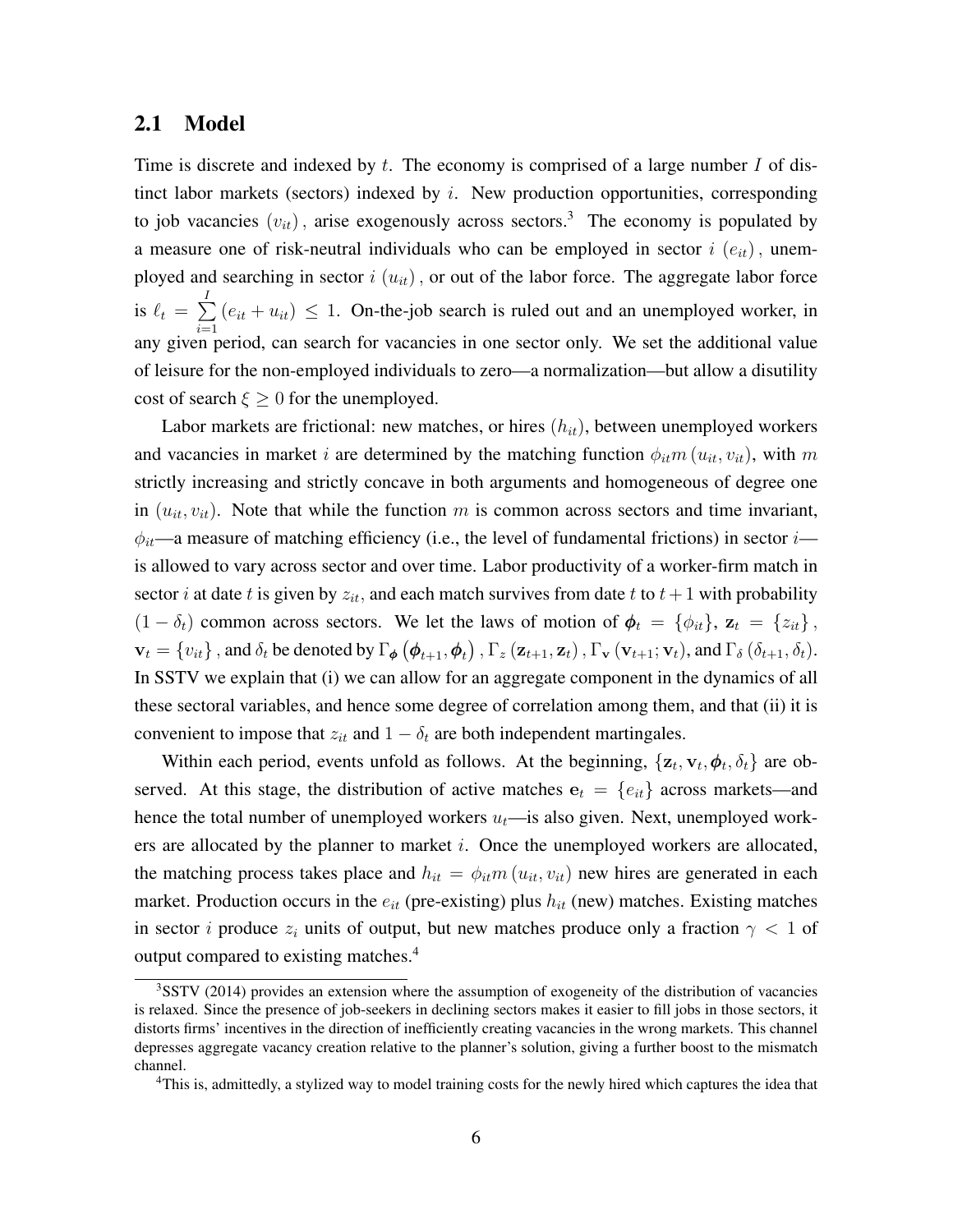Next, matches are destroyed exogenously, determining the next period's employment distribution  $e_{t+1}$ . Finally, the planner chooses the labor force for next period. Given the new labor force  $\ell_{t+1}$ , and the new employment stock  $e_{t+1} = \sum_{i=1}^{I} e_{i,t+1}$ , next-period stock of unemployed workers  $u_{t+1}$  is also determined.

We now state the planner's problem in recursive form (omitting time subscripts):

$$
V(u, \mathbf{e}; \mathbf{z}, \mathbf{v}, \boldsymbol{\phi}, \delta) = \max_{\{u_i\}_{i=1}^I, \ell'} \sum_{i=1}^I z_i (e_i + \gamma h_i) - \xi u + \beta \mathbb{E} \left[ V(u', \mathbf{e}'; \mathbf{z}', \mathbf{v}', \boldsymbol{\phi}', \delta) \right]
$$
(1)  
s.t. :

$$
\sum_{i=1}^{I} u_i \leq u \tag{2}
$$

$$
h_i = \phi_i m(u_i, v_i) \tag{3}
$$

$$
e'_{i} = (1 - \delta) (e_{i} + h_{i}) \tag{4}
$$

$$
u' = \ell' - \sum_{i=1}^{I} e'_i \tag{5}
$$

$$
u_i \in [0, u], \ell' \in [0, 1], \tag{6}
$$

$$
\Gamma_{\mathbf{v}}\left(\mathbf{v}';\mathbf{v}\right),\Gamma_{\boldsymbol{\phi}}\left(\boldsymbol{\phi}_{t+1},\boldsymbol{\phi}_{t}\right),\Gamma_{\mathbf{z}}\left(\mathbf{z}';\mathbf{z}\right),\Gamma_{\delta}\left(\delta',\delta\right)
$$
\n(7)

In what follows we assume an interior solution for all the choice variables. The decision of how many unemployed workers *u<sup>i</sup>* to allocate in the *i* market yields the first-order condition

$$
\gamma z_i \phi_i m_{u_i} \left( \frac{v_i}{u_i} \right) + \beta \mathbb{E} \left[ -V_u' \left( \cdot \right) + V_{e_i}' \left( \cdot \right) \right] \left( 1 - \delta \right) \phi_i m_{u_i} \left( \frac{v_i}{u_i} \right) = \mu,
$$
\n(8)

where  $m_{u_i}$  is the derivative of the matching function with respect to  $u_i$ , and where  $\mu$  is the multiplier on constraint  $(2)$ .<sup>5</sup> The Envelope conditions with respect to the states *u* and  $e_i$ yield:

$$
V_u(u, \mathbf{e}; \mathbf{z}, \mathbf{v}, \boldsymbol{\phi}, \delta) = \mu - \xi \tag{9}
$$

$$
V_{e_i}(u, \mathbf{e}; \mathbf{z}, \mathbf{v}, \boldsymbol{\phi}, \delta) = z_i + \beta (1 - \delta) \mathbb{E} \left[ V'_{e_i} - V'_u \right]. \tag{10}
$$

According to the first Envelope condition, the marginal value of an unemployed to the planner equals the shadow value of being available to search (*µ*) net of the disutility of search *ξ*.

workers lose some of their specific skills when they separate. Ideally, this training cost would be a function of both the sector of origin and the sector of new employment. However, this extension would require keeping track of the distribution of sector of origin of job-seekers, a feature that would break the analytical tractability of the model. For a numerically-solved model along this lines, see Guvenen et al. (2015).

<sup>&</sup>lt;sup>5</sup>In equation  $(8)$ , the derivative of the sector-specific matching function  $m$  is written as a function of sectoral market tightness only (with a slight abuse of notation) because of its CRS specification.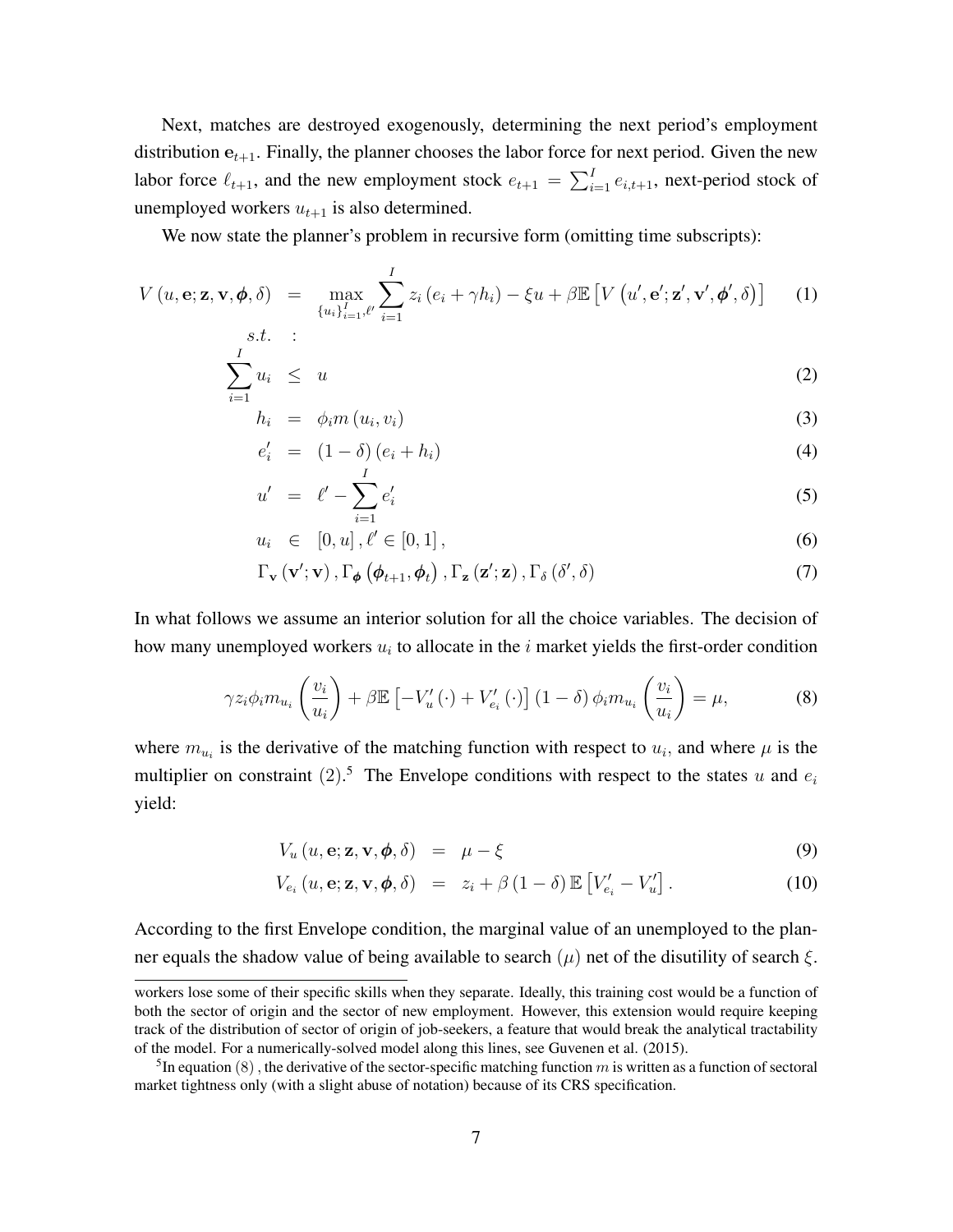The second condition states that the marginal value of an employed worker is its flow output this period, plus its discounted continuation value net of the value of search, conditional on the match not being destroyed.

The optimal decision on the labor force size next period *ℓ ′* requires

$$
\mathbb{E}\left[V_u\left(u',\mathbf{e}';\mathbf{z}',\mathbf{v}',\boldsymbol{\phi}',\delta\right)\right]=0.\tag{11}
$$

By combining (11) with (9), we note that the planner will choose the size of the labor force so that the expected shadow value of an unemployed worker  $\mathbb{E}[\mu']$  equals search disutility  $\xi$ .

Using (11) into the Envelope condition (10), and exploiting the additional assumption that  $(z_i, 1 - \delta)$  are both independent martingales, iterating forward we arrive at:

$$
\mathbb{E}\left[V'_{e_i}\right] = \frac{z_i}{1 - \beta\left(1 - \delta\right)}\tag{12}
$$

which, substituted into equation (8), yields

$$
\gamma z_i \phi_i m_{u_i} \left( \frac{v_i}{u_i} \right) + \frac{\beta (1 - \delta)}{1 - \beta (1 - \delta)} z_i \phi_i m_{u_i} \left( \frac{v_i}{u_i} \right) = \mu. \tag{13}
$$

Rearranging, we conclude that the planner distributes idle labor to equalize

$$
z_i \phi_i \cdot m_{u_i} \left(\frac{v_i}{u_i^*}\right) \tag{14}
$$

across sectors, where we have used the "\*" to denote the planner's allocation. This condition states that the planner allocates job seekers in order to equalize their marginal value across markets. The higher the number of vacancies  $v_i$  and matching efficiency  $\phi_i$ , the more unemployed workers the planner wants searching in market *i* because more hires can be generated. The higher productive efficiency  $z_i$ , the more job seekers the planner wants in that market because, if hired, they produce more output.

#### 2.2 Output Loss from Mismatch

We now describe how to obtain an index that measures the fraction of output lost because of misallocation of labor supply across sectors. For the rest of the derivation, we assume that the sector specific matching function  $m(v_{it}, u_{it})$  is Cobb-Douglas, and  $\alpha$  is its vacancy share.

To simplify the notation, we define the level of productive and matching efficiency in market *i* at date *t* in a compact way as  $x_{it} = z_{it} \phi_{it}$ . Then, using (14), the optimality condition dictating how to allocate unemployed workers between market *i* and market *j* is:

$$
\frac{v_{jt}}{u_{jt}^*} = \left(\frac{x_{it}}{x_{jt}}\right)^{\frac{1}{\alpha}} \cdot \frac{v_{it}}{u_{it}^*}.
$$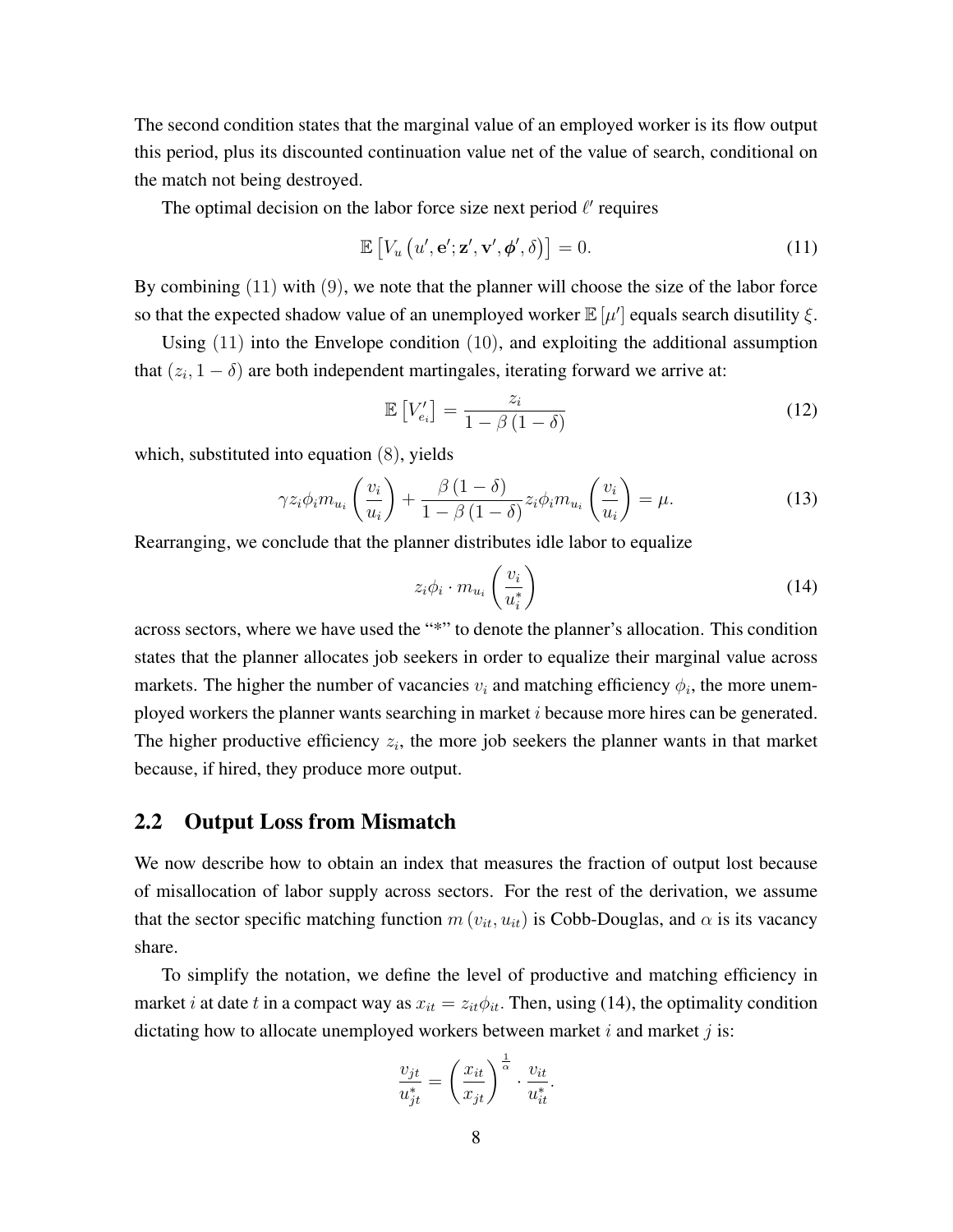Summing across  $j's$  allows to arrive to an expression for the share of the total number of unemployed  $u_t$  that the planner would allocate to search in sector  $i$ , we obtain:

$$
\frac{u_{it}^*}{u_t} = x_{it}^{\frac{1}{\alpha}} \left( \frac{v_{it}}{v_{xt}} \right),\tag{15}
$$

where  $v_{xt} = \sum_{ }^{I}$ *i*=1  $x_{it}^{\frac{1}{\alpha}}v_{it}$ .

Planner's output from new hires at date *t* equals:

$$
y_t^* = \gamma \sum_{i=1}^I z_{it} h_{it}^* = \gamma \sum_{i=1}^I x_{it} (v_{it})^{\alpha} (u_{it}^*)^{1-\alpha},
$$

where the second equality uses the expression for optimal hires  $h_{it}^*$  in each sector *i*. Rearranging, and using (15), we arrive at:

$$
y_t^* = \gamma v_t^{\alpha} u_t^{1-\alpha} \left[ \sum_{i=1}^I x_{it} \left( \frac{v_{it}}{v_t} \right)^{\alpha} \left( \frac{x_i^{\frac{1}{\alpha}} v_{it}}{v_{xt}} \right)^{1-\alpha} \right]. \tag{16}
$$

By solving out the term in squared brackets, we can write planner's output from the new hires more compactly as

$$
y_t^* = \gamma X_t \cdot v_t^{\alpha} u_t^{1-\alpha},
$$

where

$$
X_t = \left[\sum_{i=1}^I x_{it}^{\frac{1}{\alpha}} \left(\frac{v_{it}}{v_t}\right)\right]^{\alpha}
$$

is a CES aggregator of sector-specific matching and productive efficiencies, weighted by vacancy shares.

Total output from actual new hires *hit* is given by

$$
y_t = \gamma \sum_{i=1}^I z_{it} h_{it} = \gamma v_t^{\alpha} u_t^{1-\alpha} \left[ \sum_{i=1}^I x_{it} \left( \frac{v_{it}}{v_t} \right)^{\alpha} \left( \frac{u_{it}}{u_t} \right)^{1-\alpha} \right]. \tag{17}
$$

Thus, combining (16) and (17), we can define the index  $\mathcal{Y}_t$ , which measures the aggregate output loss from new hires because of job-seeker misallocation at time *t*, as

$$
\mathcal{Y}_t = \frac{y_t^* - y_t}{y_t^*} = 1 - \sum_{i=1}^I \left(\frac{x_{it}}{X_t}\right) \left(\frac{v_{it}}{v_t}\right)^\alpha \left(\frac{u_{it}}{u_t}\right)^{1-\alpha}.\tag{18}
$$

Note that this index is written entirely as a function of observable variables.<sup>6</sup> The index  $\mathcal{Y}_t$ is always between zero and 1. If all unemployed are in markets with no vacancies, zero

<sup>&</sup>lt;sup>6</sup>Moreover, this index does not depend on  $\gamma$  because (i) both in the planner and in the observed allocation new hires are subject to the training cost, and (ii) the training cost is assumed to be the same across sectors.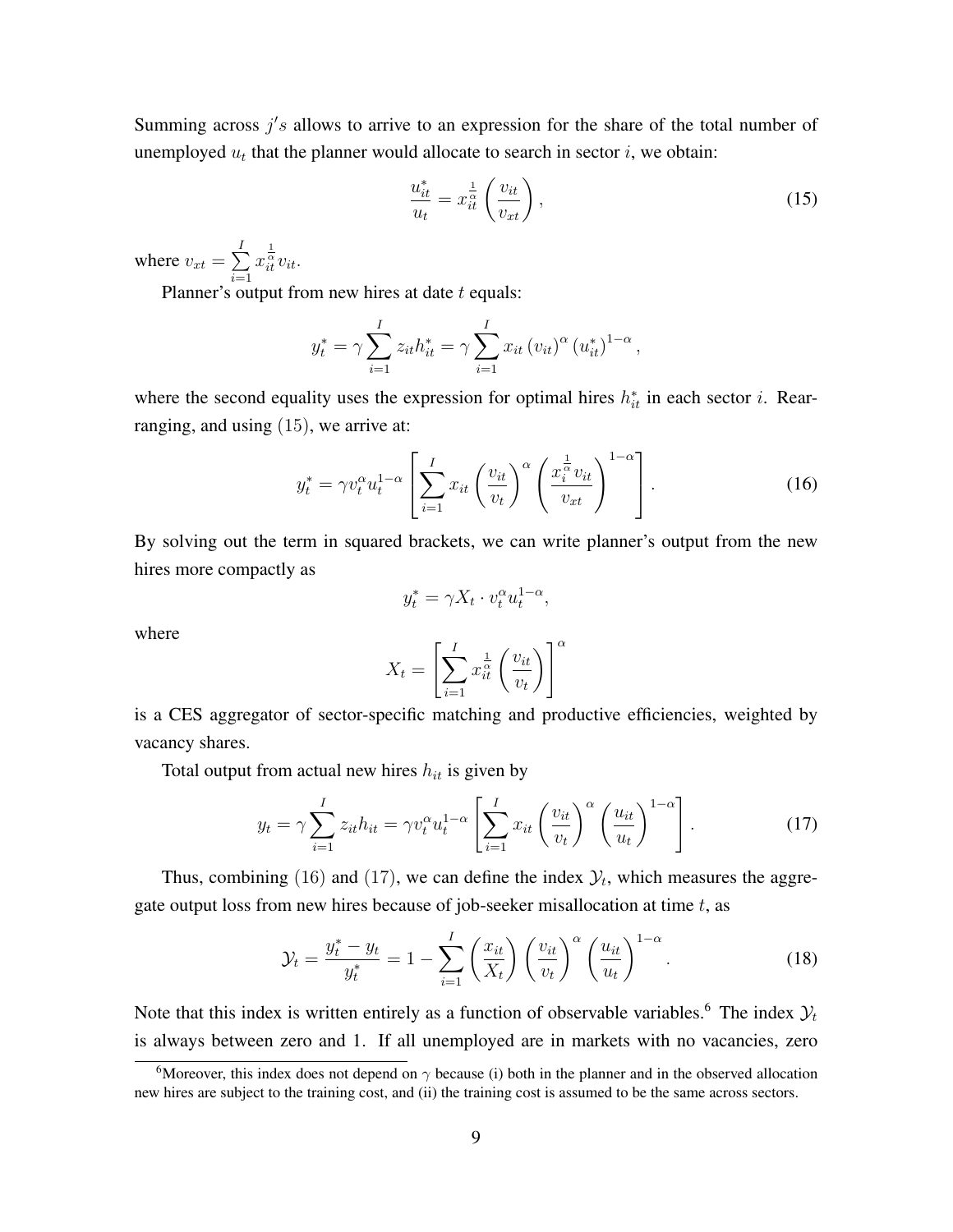matching, or zero productive efficiency, the index is one. This is the worst possible case of misallocation. Instead, if *xit* and *vit* are the same in every market, there is no scope for misallocation.

#### 2.3 Counterfactual Output in Absence of Mismatch

Our goal is to use the index  $\mathcal{Y}_t$  to construct a counterfactual measure of aggregate output that would have been observed *in the absence of mismatch*. Actual total output in the economy is given by

$$
Y_t = \sum_{i=1}^I z_{it} e_{it} + y_t,
$$

where  $y_t$  is the output from new hires defined in  $(17)$ . Similarly, counterfactual output is given by

$$
Y_t^* = \sum_{i=1}^I z_{it} e_{it}^* + y_t^*
$$

where  $e_{it}^*$  is counterfactual employment and  $y_t^*$  is the counterfactual output from new hires defined in (16). Suppose we wish to analyze the effect of mismatch on aggregate output in period *t*. Then, it is enough to calculate the difference:

$$
Y_t^* - Y_t = \sum_{i=1}^I z_{it} (e_{it}^* - e_{it}) + \frac{\mathcal{Y}_t}{1 - \mathcal{Y}_t} \cdot y_t.
$$
 (19)

The vectors  $\{z_{it}, e_{it}\}$  can be measured directly from the data,  $y_t$  can be computed from (17), and the output loss index can be computed from (18). Note that now  $\gamma$  matters in determining this difference because it rescales the way new hires contribute to output in their first period through the term  $y_t$ : the lower is  $\gamma$ , the lower will be the initial output loss from misallocation coming from newly hired workers.

The equation above suggests that there are two ways in which mismatch can dampen output growth: first, by reducing the number of aggregate hires; second, by channeling hires in the wrong sectors, those with lower productivity.

To calculate the counterfactual employment stock in each sector *i* at date *t,* we use the following law of motion for employment:<sup>7</sup>

$$
e_{it}^* = (1 - \delta_{i,t-1}) e_{i,t-1}^* + h_{it}^*
$$
\n(20)

<sup>&</sup>lt;sup>7</sup>While, to simplify the exposition, we assume that the match destruction rate  $\delta$  is common across sectors in the calculation of the mismatch index, we use sector-specific destruction rates,  $\delta_i$  in computing the counterfactual employment stock to be able to match the evolution of employment over time.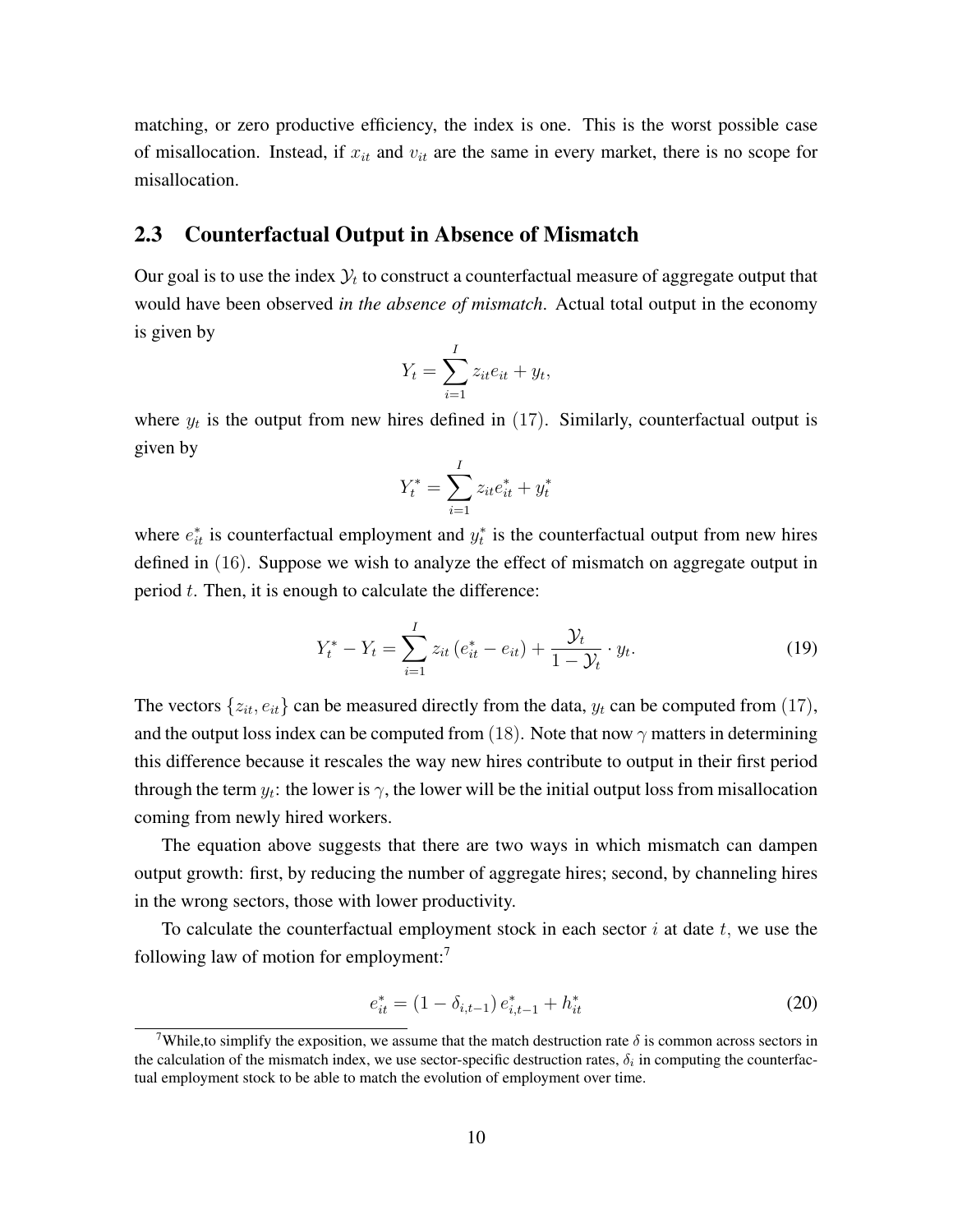that we can rewrite conveniently as

$$
e_{it}^* = (1 - \delta_{i,t-1}) e_{i,t-1}^* + \frac{1}{1 - \mathcal{M}_{xt}} h_{it},
$$

where  $h_{it} = \phi_{it}(v_{it})^{\alpha}(u_{it})^{1-\alpha}$  are actual hires and  $\mathcal{M}_{xt}$  is the mismatch index derived in SSTV:

$$
\mathcal{M}_{xt} = 1 - \sum_{i=1}^{I} \left(\frac{\phi_{it}}{\bar{\phi}_{xt}}\right) \left(\frac{v_{it}}{v_t}\right)^{\alpha} \left(\frac{u_{it}}{u_t}\right)^{1-\alpha},\tag{21}
$$

with

$$
\bar{\phi}_{xt} = \sum_{i=1}^{I} \phi_{it} \left(\frac{x_{it}}{\bar{x}_t}\right)^{\frac{1-\alpha}{\alpha}} \left(\frac{v_{it}}{v_t}\right), \text{ and } \bar{x}_t = \left[\sum_{i=1}^{I} x_{it}^{\frac{1}{\alpha}} \left(\frac{v_{it}}{v_t}\right)\right]^{\alpha}.
$$
 (22)

Summing over employment and hires across sectors in (20) we arrive at the law of motion for counterfactual aggregate employment

$$
e_t^* = (1 - \delta_{i, t-1}) e_{t-1}^* + \frac{1}{1 - \mathcal{M}_{xt}} h_t,
$$
\n(23)

To construct the counterfactual path for labor productivity, in absence of mismatch, it then suffices to compare actual labor productivity  $Z_t = Y_t/e_t$  with counterfactual productivity  $Z_t^* = Y_t^* / e_t^*$ .

Finally, note that to use equation (23)*,* one needs an assumption on the initial condition for the counterfactual aggregate employment stock at  $t = 0$ , the first point in our sample. We will verify the robustness of our results to a range of different assumptions ranging from initial counterfactual employment and actual employment being equal, i.e.,  $e_0^* = e_0$ , to initial counterfactual employment being in steady state, i.e.,  $e_0^* = h_0^* / \delta_0$ .

## 3 Empirical Implementation

#### 3.1 Data Sources

Our measurement exercise requires information on productivity, unemployment and vacancies across sectors of the economy. Throughout our analysis, we define a sector as an occupation and let the model period be one quarter.<sup>8</sup> We make use of several data sources.

**Productivity:** We construct productivity by occupation using a combination of the Office of National Statistics (ONS) growth and productivity accounts and the quarterly Labor

 $8$ Table A1 in the Appendix lists all the 2-digit occupations used in the analysis. We use the year-2000 occupation classification. We only drop three types of occupations from the data: 97: Activities of Household as employer; 98: Undifferentiated goods- and services-producing activities of private households for own use; and 99: Activities of extra-territorial organisations and bodies.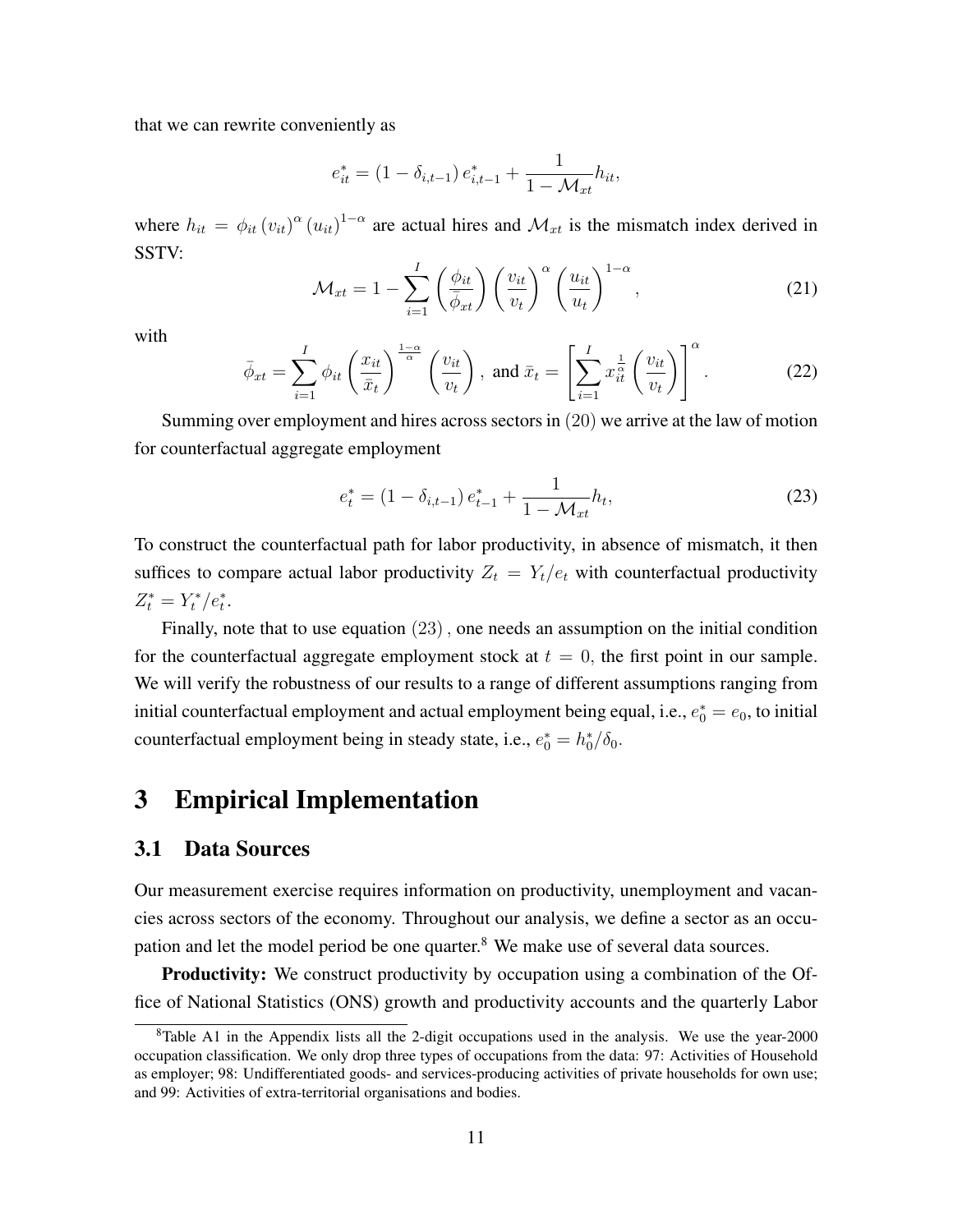Force Survey. The ONS provides annual estimates of gross value added (GVA) for 2-digit SIC industries.<sup>9</sup> We map these productivity estimates by industry into occupations using employment information in the Labor Force Survey. Specifically, for each 2- or 3- digit occupation, we calculate at each date *t*

$$
GVA_{ot} = \sum_{i=1}^{I} \frac{e_{iot}}{e_{it}} GVA_{it}
$$

where *i* the industry, *o* is occupation,  $GVA$  is real Gross Value Added and  $e_{iot}$  is the number of employed in industry *i* and occupation *o*. Therefore, the value-added of an occupation is the weighted sum of the value-added of the contributing industries, where the weights are the fraction of that industry's employment in that occupation.<sup>10</sup> We then calculate labor productivity in each occupation by dividing GVA by total employment in that occupation.

Unemployment and Vacancies: We make use of the administrative data collected by local employment agencies that are available through Nomis.<sup>11</sup> The vacancy stocks and flows come from the Jobcentre Plus Vacancy Statistics and the unemployment counts are from the Jobseeker's Allowance Claimant Counts.<sup>12</sup> Both the vacancy and unemployment stocks and flows are available starting in 2005 on a monthly basis. The administrative data have the advantage of being available at a regular frequency and at a disaggregated level which is ideal for the analysis of mismatch. One possible drawback of the data is its coverage. Not all vacancies are reported to the Jobcentres and not all unemployed workers qualify or choose to collect jobseekers' allowance. Thus employers and workers who do not use Jobcentres as one of their search channels are not captured by the administrative data.

The left panel of Figure 1 shows the total number of claimants together with the number of unemployed measured by the Labor Force Survey. As expected, survey-based unemployment is higher than claimant count unemployment since not all unemployed workers collect Job Seekers Allowance. The level of claimant count unemployment is about two thirds of labor force unemployment. However, the two measures are highly correlated with a correlation of 0.98. In the right panel, we plot the Jobcentre Plus's vacancy measure against the Office of

 $9$ We use a chained-volume measure of Gross-Value Added. By using a quantity index, we avoids potential issues arising from increased price dispersion across sectors documented, for example, in Broadbent (2012).

<sup>&</sup>lt;sup>10</sup>Since the GVA data is available annually, we use the annual average distribution of employment across industries and occupations

<sup>11</sup>https://www.nomisweb.co.uk/Default.asp

 $12$ Pissarides (1986), Layard and Nickell (1986), Jackman and Roper (1987) all used published vacancy statistics notified to the Employment Service run by the Department of Employment for their analysis of mismatch for 1960s and 1970s. The vacancy data used in these studies can be thought of as the predecessor of the Jobcentre vacancy data. More recently, Coles and Smith (1996) and Burgess and Profit (2001) both used the Jobcentre data to estimate matching functions for TTWAs for the UK between 1985-1995.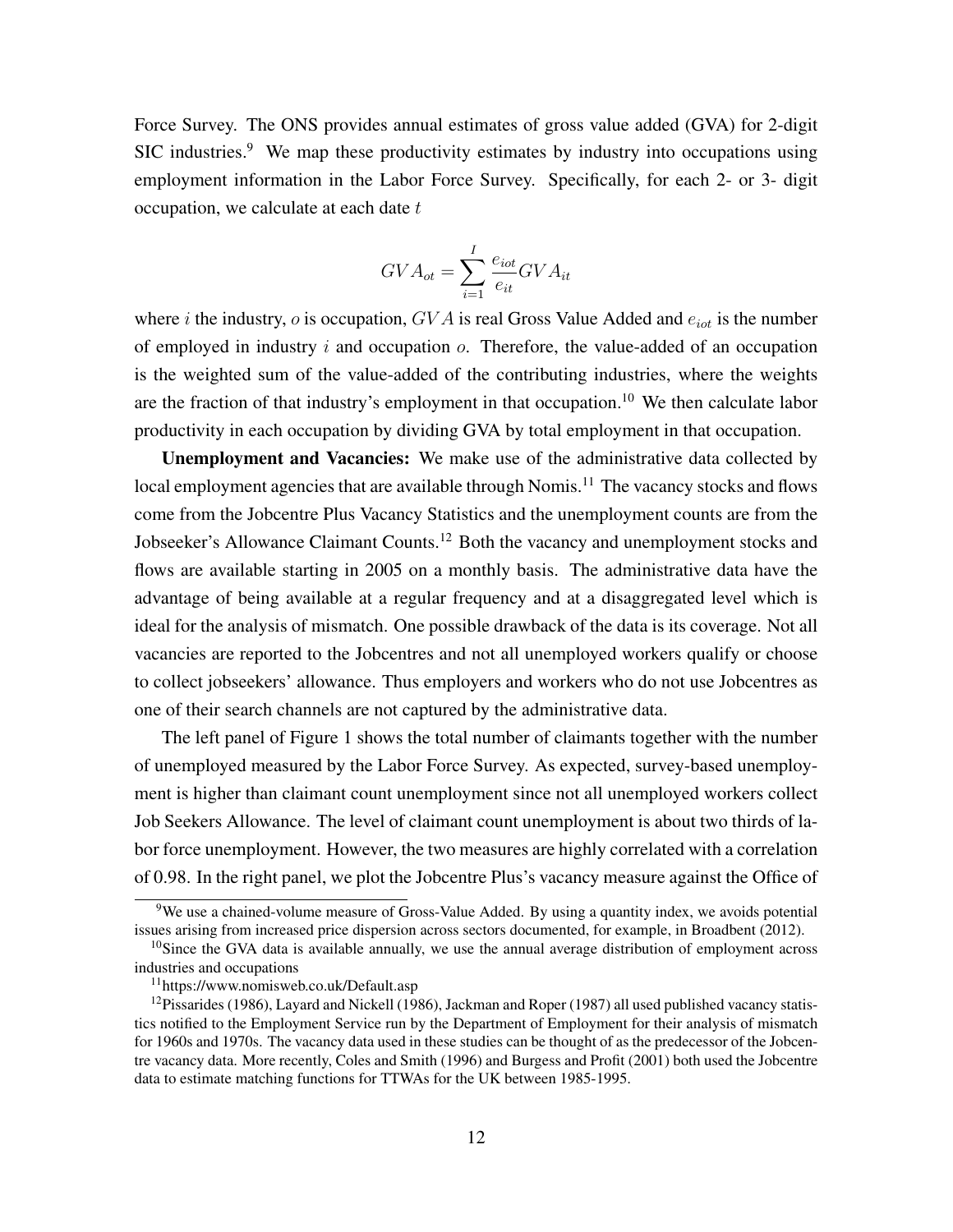

Figure 1: Comparsion across different data sources: aggregate unemployment and vacancies in the U.K.

National Statistics' (ONS) economy-wide survey-based vacancy measure. Like our measure of the unemployed, the Jobcentre vacancy measure lies below the ONS measure. However, the two series are also highly correlated with a correlation coefficient of 0.92.

Tables A2 and A3 in the Appendix report a breakdown of the aggregate measures along various dimensions. Table A2 shows that the administrative data sample is slightly younger than that in the Labor Force Survey and has a higher fraction of men. Before the recession, the unemployment duration distribution among the claimants was higher than in the Labor force survey. Since newly unemployed who expect to find a job easily would be less likely to claim benefits, we would expect to see more high-duration unemployed as we do in this sample. However, after the start of the recession, the duration distribution of the claimant moved down to very closely match the distribution in the labor force survey, with around 50% of both samples being unemployed for less than 6 months. As individuals likely anticipate having more difficulty finding a job during recessions, they are more likely to claim benefits and enter our sample at a lower unemployment duration. Table A3 shows that the JobCentre Plus vacancies are very highly concentrated in banking, finance, and insurance which alone represents 53% of the total number of vacancies. Compared with the survey-based measure, our sample also under-represents manufacturing, distribution, hotels and restaurants, education and health, and transportation.

In the administrative data, both unemployment and vacancy counts are available for 2-, 3-, and 4-digit occupation codes. Throughout our analysis, we focus on 2-digit and 3-digit occupation levels. For the claimant counts by occupation, we classify job-seekers using their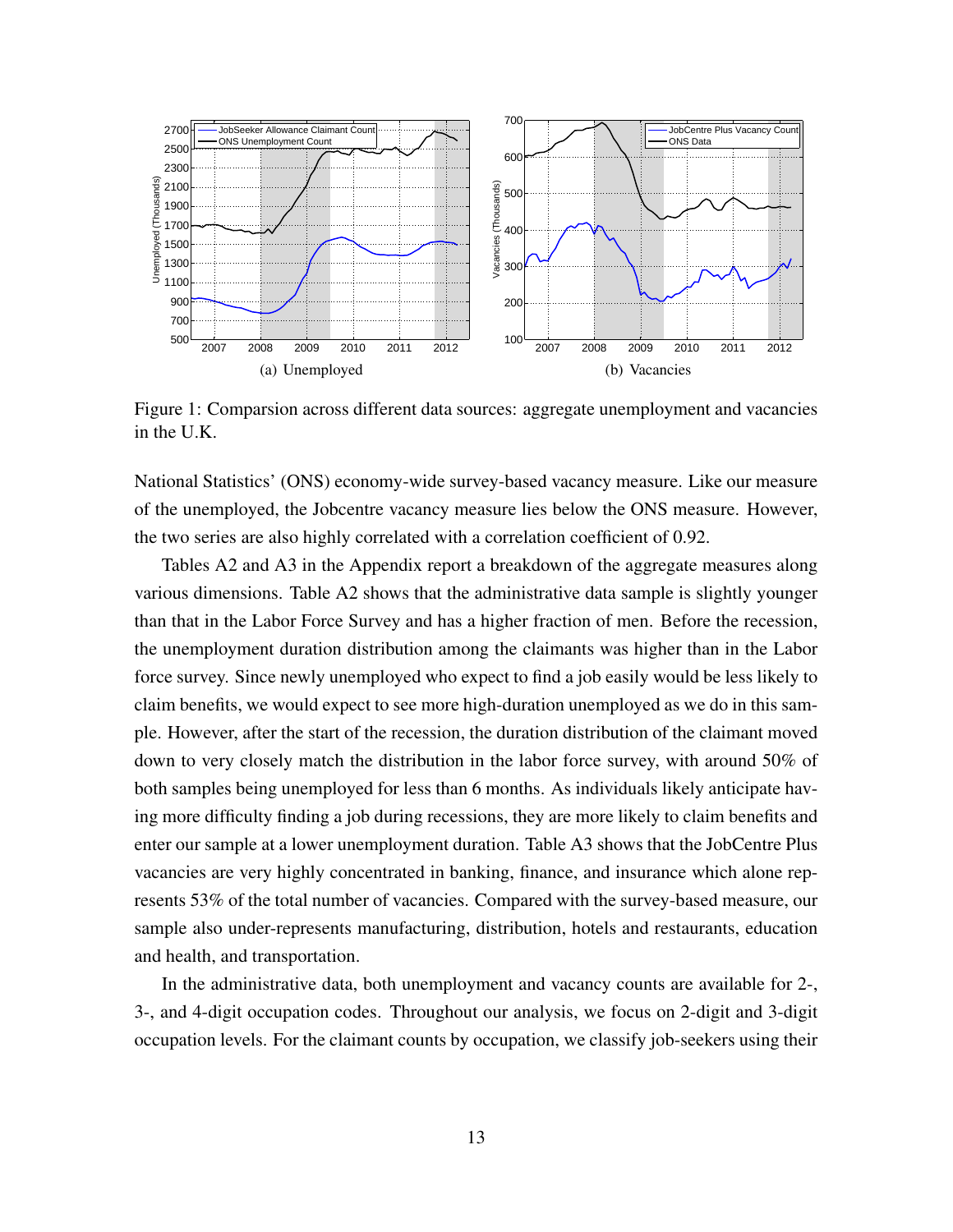sought occupation.<sup>13</sup> We use unfilled live vacancies as our measure of stock of vacancies and the total Jobseeker claimant count as our measure of stock of unemployment. Both of these stocks are reported at the end of each month, so they are synchronized.

We start our analysis from July 2006. This choice is motivated by a change in Jobcentre Plus's vacancy handling procedure which was introduced in May 2006. In particular, prior to May 2006, vacancies notified to Jobcentre Plus were followed up with the employer to ascertain whether (a) they should remain available to jobseekers, or (b) they should be closed or had been filled by clients referred by Jobcentre Plus. Starting from May 2006 vacancies notified to Jobcentre Plus have a fixed closure date. Vacancies are automatically withdrawn on the closure date unless the employer advises that a later closure date is required. Due to this change, there is a sharp decline in the number of live unfilled vacancies in May 2006. In the final sample we use there are a few other discontinues that we take into account.<sup>14</sup>

Job Destruction and Hires: In order to construct our counterfactual employment and output as in equation (23), we need estimates of job destruction and job hires in each occupation. To be consistent and to match the evolution of employment, we calculate both job destruction rates and hires using data from the Labor Force Survey. We utilize the quarterly matched sample surveys and compute employment to unemployment and employment to non-participation transition counts.<sup>15</sup> Specifically, we calculate:

$$
\delta_{it} = \frac{e_{i,t-1}U_t + e_{i,t-1}N_t}{e_{it}}
$$

This gives us the quarterly job-destruction rate for each 2 or 3 digit occupation.<sup>16</sup> Similarly, we calculate hires in occupation *i* as the sum of unemployment to employment and non-participation to employment flows

<sup>&</sup>lt;sup>13</sup>We could also have used the usual occupation to classify claimants. The correlation between the two series is 0.99 on average across occupations. The difference in claimant counts when using the usual occupation vis-a-vis the sought occupation is, on average, less than 2% of the total stock of claimants in the occupation.

<sup>&</sup>lt;sup>14</sup>Starting in March 2007, ONS added UK armed forces vacancies into the data under "Protective Service Occupations" (SOC = 33) and "Protective Service Officers" (SOC=117). This caused approximately a tenfold increase in the number of vacancies in these occupations. Also, all the UK armed forces vacancies were allocated to the "Lincoln" Travel to Work Area. To address this issue, we have excluded these occupations and geographical area from our analysis. Lastly, there was an irreconcilable spike in vacancy outflows for "administrative occupations: government and related organizations" (SOC=411) in May 2009. We impute the May 2009 value by taking the average of April 2009 and June 2009. The aggregate 2-digit occupation code (SOC=41) was also imputed for May 2009 in the same way. Lastly, the claimant and vacancy counts are missing for September 2010 so we again interpolate the September 2010 value by taking the average of August 2010 and October 2010.

<sup>&</sup>lt;sup>15</sup>We remove the seasonal component from these flows by regressing the series on quarter dummies. Because the data is noisy, we also take a centered 3-quarter moving average series.

<sup>&</sup>lt;sup>16</sup>Note that this measure does not include job-to-job transitions.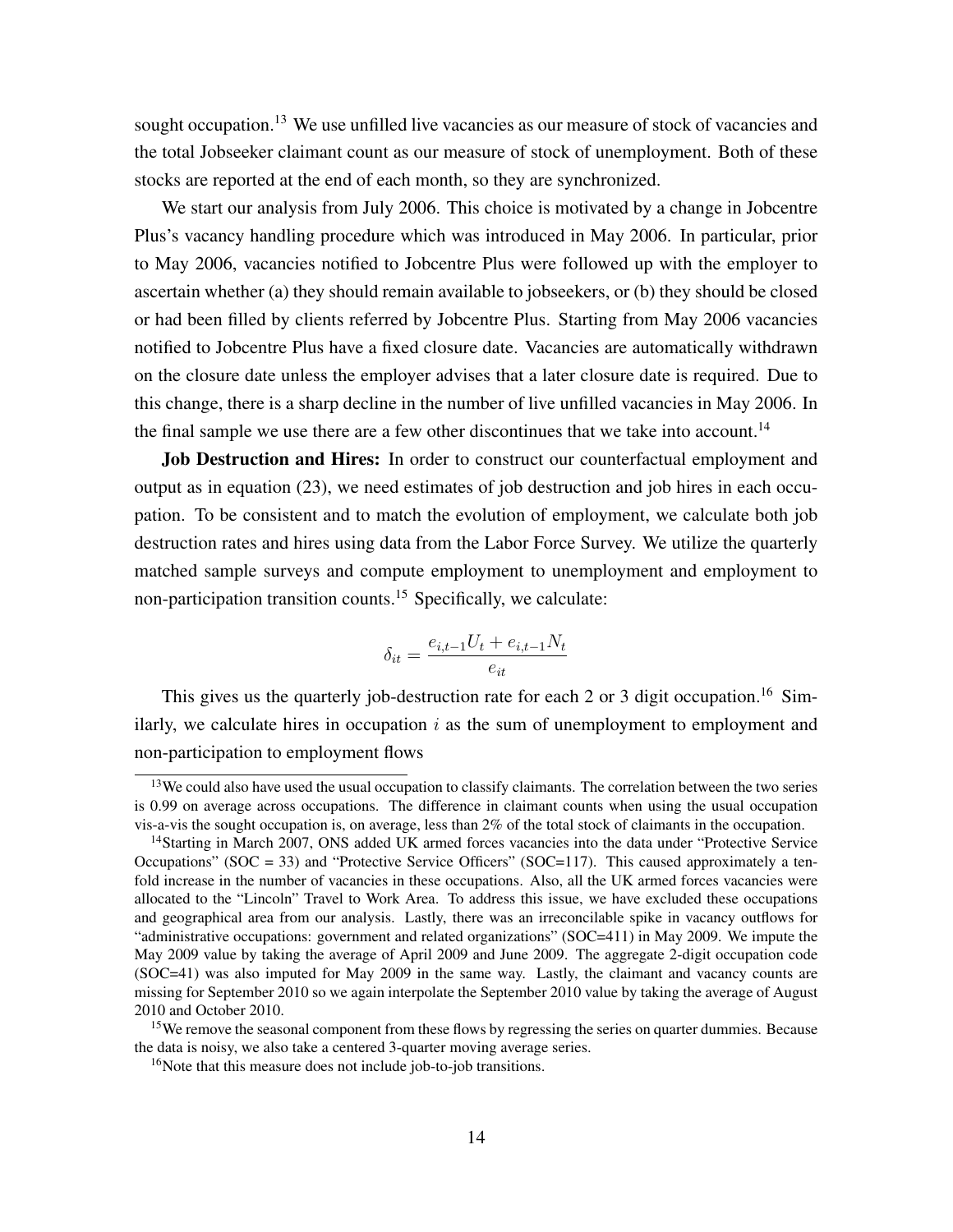$$
h_{it} = U_{t-1}e_{i,t} + N_{t-1}e_{i,t}.
$$

Figure A1 in the Appendix plots the job destruction rates and hires for select occupations.

**Training Costs:** In the solution of the planner's problem and in our counterfactual exercises we posit that new hires produce only a fraction *γ <* 1 of output compared to incumbent workers at a given firm. We calibrate this parameter using evidence from the Economic Organisation and Public Policy (EOPP) survey, as cited in Barron et al. (1997). They report that the EOPP survey finds that about 95% of all newly hired workers receive some kind of on-the-job training. The total average cost of training man-hours is equivalent to roughly one half of the quarterly wage per newly hired worker. With a labor share of 2/3 of output, this is equivalent to about one month of output per worker. Therefore, in our exercises, we set  $\gamma = 0.66$  as our baseline (in other words, a newly hired worker produces two thirds of an incumbent worker's output over one quarter), but also report results for the lower bound of no output loss due to training ( $\gamma = 1$ ), and the upper bound of training costs equivalent to two quarters' worth of output ( $\gamma = -1$ ).

#### 3.2 Matching function specification

For the estimation of the matching function, we need a measure of total matches formed within a month. In the administrative data, we have two potential measures of hires. One potential measure is the total *vacancy outflows* which measures the total number of live vacancies which disappear each month. This measure would assume that all vacancies that flow out of the sample are filled by unemployed seekers. This assumption is unlikely to hold in practice given that some vacancies are filled by employed or nonparticipant workers. An alternative measure of total matches is total *claimant off-flows*, which measures the number of claimants who exit the sample each month.<sup>17</sup> This measure of matches would assume that all unemployed who leave the sample do so because they find jobs. This assumption is also unlikely to hold as people can stop claiming Jobseeker benefits for various reasons other than finding a job.<sup>18</sup> In what follows, we use the average of the two outflow series as our measure of matches.<sup>19</sup>

 $17$ This measure is similar to the unemployment outflow measure used in Shimer (2005).

<sup>&</sup>lt;sup>18</sup>While the Jobseeker data does include information on the reason for exiting the sample, the percentage of off-flows with a "not known" or "failed to sign" destination has increased significantly since the start of the series (representing 45% of total UK off-flows in June 2012) as the completion levels of the forms filled in by Job Seekers's Allowance leavers decreased significantly over the sample period. This complicates the interpretation of the series and the decline in the job-finding rate over the recession.

<sup>&</sup>lt;sup>19</sup>See Figure A2 in the Appendix for a plot of these alternative measures of hires, and Table A4 for the results of the matching function estimation using these alternative measures.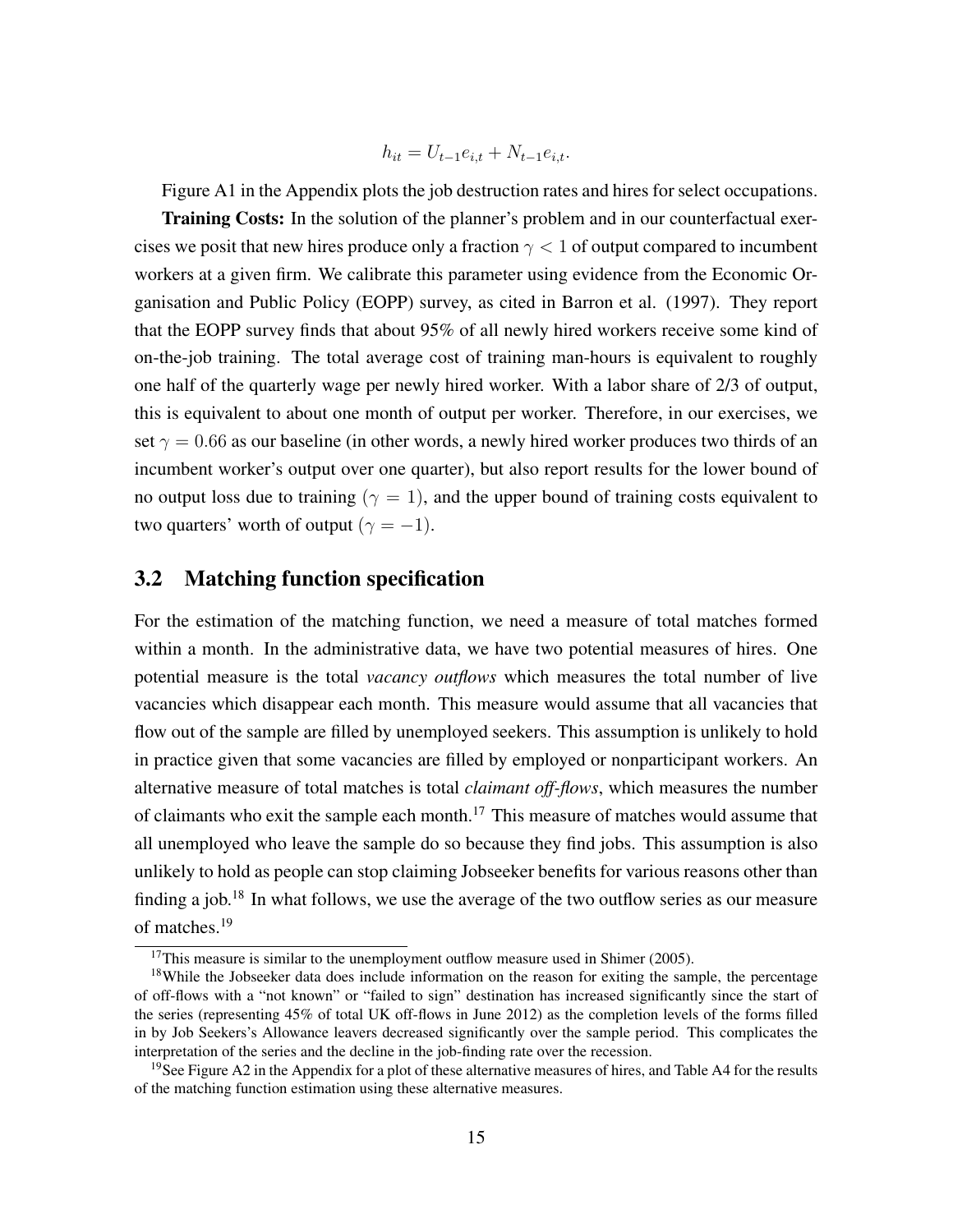|                  | Estimates  | Sample Size |
|------------------|------------|-------------|
| Aggregate        | $0.559***$ | 72          |
|                  | (0.059)    |             |
| $\phi_i$ Fixed   | $0.472***$ | 1728        |
|                  | (0.006)    |             |
| $\phi_i$ Varying | $0.463***$ | 1728        |
|                  | (0.010)    |             |

Table 1: OLS estimates of the vacancy share  $\alpha$  using aggregate and 2-digit occupation panel data. S.E. in parenthesis. See Section 3.2 for details.

In Table 1, we report the estimation results of various regressions for a Cobb-Douglas matching function.<sup>20</sup> At the aggregate level, we estimate a relationship of the form:

$$
\ln\left(\frac{h_t}{u_t}\right) = const + \theta' QTT_t + \alpha \ln\left(\frac{v_t}{u_t}\right) + \epsilon_t,
$$
\n(24)

where  $QTT_t$  is a vector of four elements for the quartic time trend.<sup>21</sup> At the sectoral level, we estimate a panel regression of the following form:

$$
\ln\left(\frac{h_{it}}{u_{it}}\right) = \theta' QTT_t + \chi_{t < = 3/08} \ln \phi_i^{pre} + \chi_{t > 3/08} \ln \phi_i^{post} + \alpha \ln\left(\frac{v_{it}}{u_{it}}\right) + \epsilon_t,\tag{25}
$$

where we fix the vacancy share  $\alpha$  to be constant across markets and over time. We estimate this regression using our twenty-four 2-digit occupations for the period July 2006-June 2012, and report results both for the model where  $\phi_i$  is allowed to vary across sectors and for the model where it is restricted to be the same. As Table 1 shows, the estimates for  $\alpha$ , the elasticity of hires with respect to vacancies, range from 0.45 to 0.56 depending on the restriction on  $\phi$ . We choose the value  $\alpha = 0.5$  which is in the middle of the range.

Table A5 reports the estimates for the sectoral matching efficiency parameters  $\phi_i$ . Higher matching efficiency may be the result of a variety of factors such as looser skill requirements or differential use of informal hiring methods that make matching workers to vacancies intrinsically easier in certain jobs.<sup>22</sup> Because matching efficiency could fluctuate differentially across sectors over the business cycle, we estimate a pre- and post- recession  $\phi_i$ . In all our

 $^{20}$ A matching function with unit elasticity seems to be a reasonable representation of the hiring process at the sectoral level. See Sahin, Song, Topa and Violante (2014) for a discussion.

<sup>&</sup>lt;sup>21</sup>There was a notable drop in the measured match efficiency in the U.S. during the Great Recession as documented by various studies. We include a quartic time trend for the U.K. to capture the potential shift in aggregate matching efficiency through the recent recession similar to Sahin, Song, Topa, and Violante (2014).

 $22$ See Davis, Faberman and Haltiwanger (2013), for a discussion on the sources of heterogeneity in vacancy yields.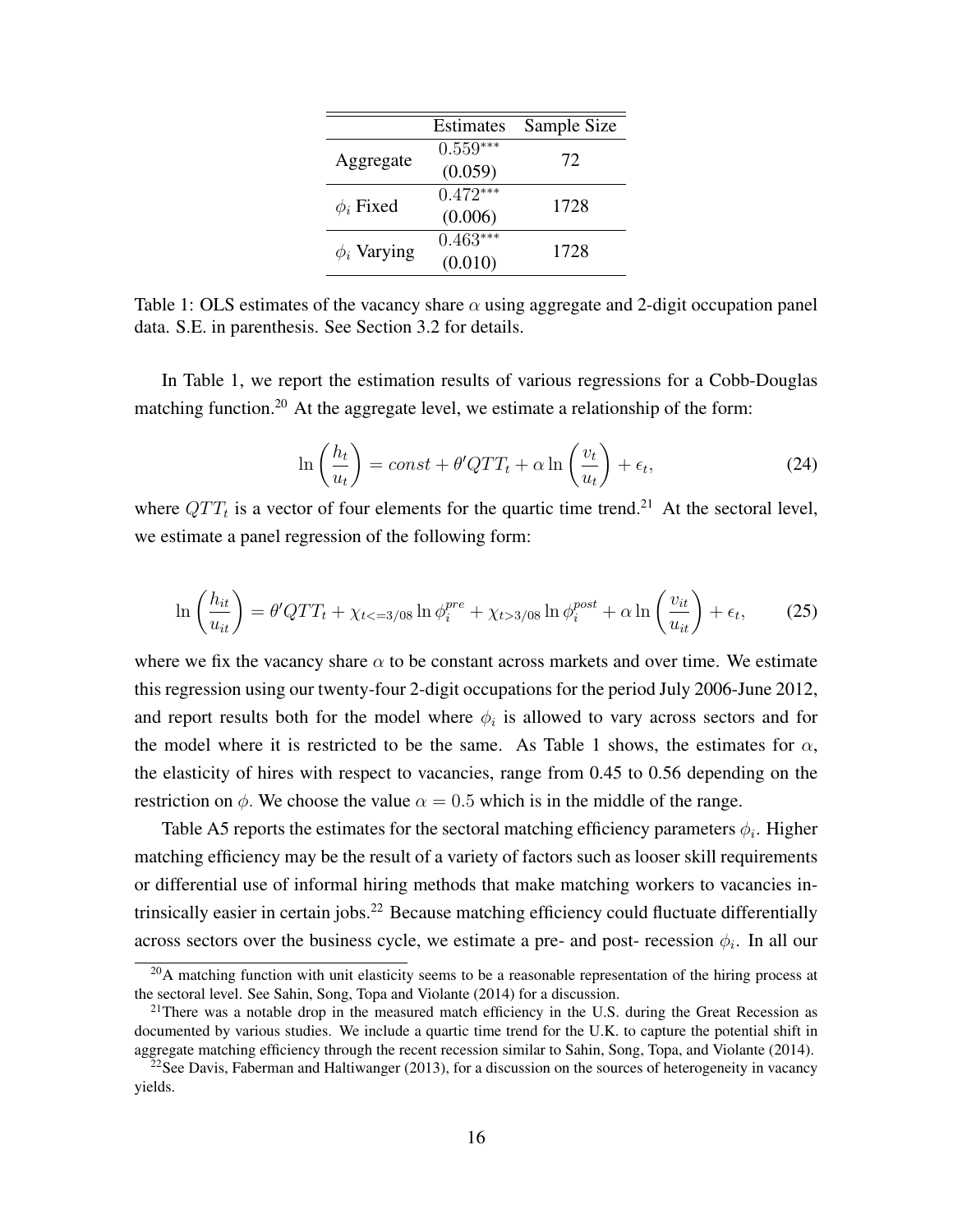

Figure 2: Aggregate UK output per worker from 1990 to 2012. See footnote 23 for definitions.

calculations, we use pre-recession estimates of sectoral matching efficiency, but our results are not sensitive to this choice.

Overall, we do not uncover a large heterogeneity in our estimates of  $\phi_i$ 's. Secretarial (administrative), business and public sector associate, and customer service occupations have the largest  $\phi_i$ , while arts, leisure (sports), personal care, sales, and office and administrative support occupations are those with the smallest  $\phi_i$ . One interpretation of these differences is that general skill labor markets have the highest  $\phi_i$  and specialized skill labor markets the lowest  $\phi_i$ .

### 4 The Effect of Mismatch on Productivity

Before we turn to quantifying the contribution of the misallocation channel to the decline in aggregate productivity using the theoretical framework described in Section 2, we present some initial descriptive evidence in support of this mechanism. Here we focus on 2-digit occupations to simplify the presentation, but later report our quantitative results both at the 2- and 3-digit occupation level.

#### 4.1 Descriptive Evidence

Figure 2 shows the evolution of UK aggregate labor productivity from 1990 to 2012. Labor productivity rose at a roughly constant rate until 2007, at which point it dropped sharply until 2009, and remained flat thereafter. By 2012, labor productivity was still lower than at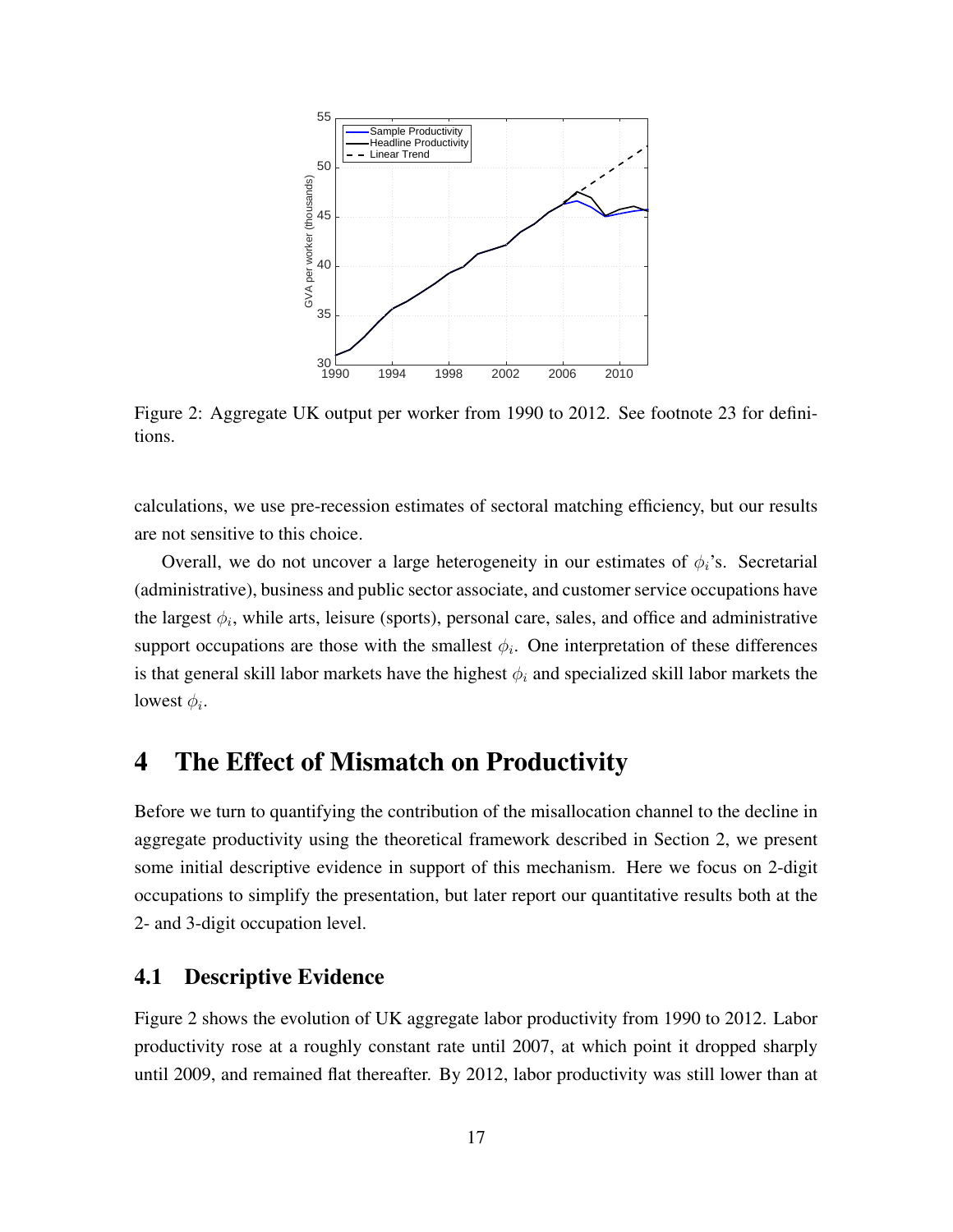

Figure 3: Left panel: output per worker for selected occupations. Right panel: productivity distribution across 2-digit occupations; the solid line represents the median and the shaded areas represent the 5th-95th, 10th-90th, and 25th-75th percentiles (lighter to darker).

its peak—a significant and persistent decline.<sup>23</sup>

As we discuss earlier, for the mismatch mechanism to be operational, it is important that there are significant differences in labor productivity across sectors. The left panel of Figure 3 shows output per worker for selected 2-digit occupations: labor productivity displays a significant amount of dispersion across occupations. Such dispersion implies that the potential for productivity losses from labor misallocation is substantial.<sup>24</sup>

Clearly, differential growth rates of productivity across sectors in addition to differences in the *levels* of productivity can enhance the importance of the misallocation channel. Figure 3 plots the median as well as the 5th, 10th, 25th, 75th, 90th and 95th percentiles of the productivity distribution across 2-digit occupations, and shows that there was a notable widening of the distribution after 2008. Thus, both the level differences and the increase in the dispersion of productivity across occupations suggest that the allocation of hires and employment across sectors could potentially affect the evolution of aggregate productivity.

For the allocation channel to impact overall productivity, it must be the case that actual employment growth was stronger in occupations with relatively low productivity, and vice versa. We investigate this conjecture in Table 2, which reports the correlation between the *level* of labor productivity over the post-recession period (2010-2012) and the *change* in

<sup>&</sup>lt;sup>23</sup>The aggregate productivity measure we obtain (series "Sample Productivity") results in a slightly different series compared to the ONS counterpart computed as domestic GVA divided by total employment (series "Headline Productivity") but the discrepancy, due to the fact that we drop a few occupations in our calculation, as discussed earlier, is small.

<sup>&</sup>lt;sup>24</sup>Table A6 in the appendix shows average output per worker for all our 2-digit occupations for the 2006-2008 and 2009-2012 periods.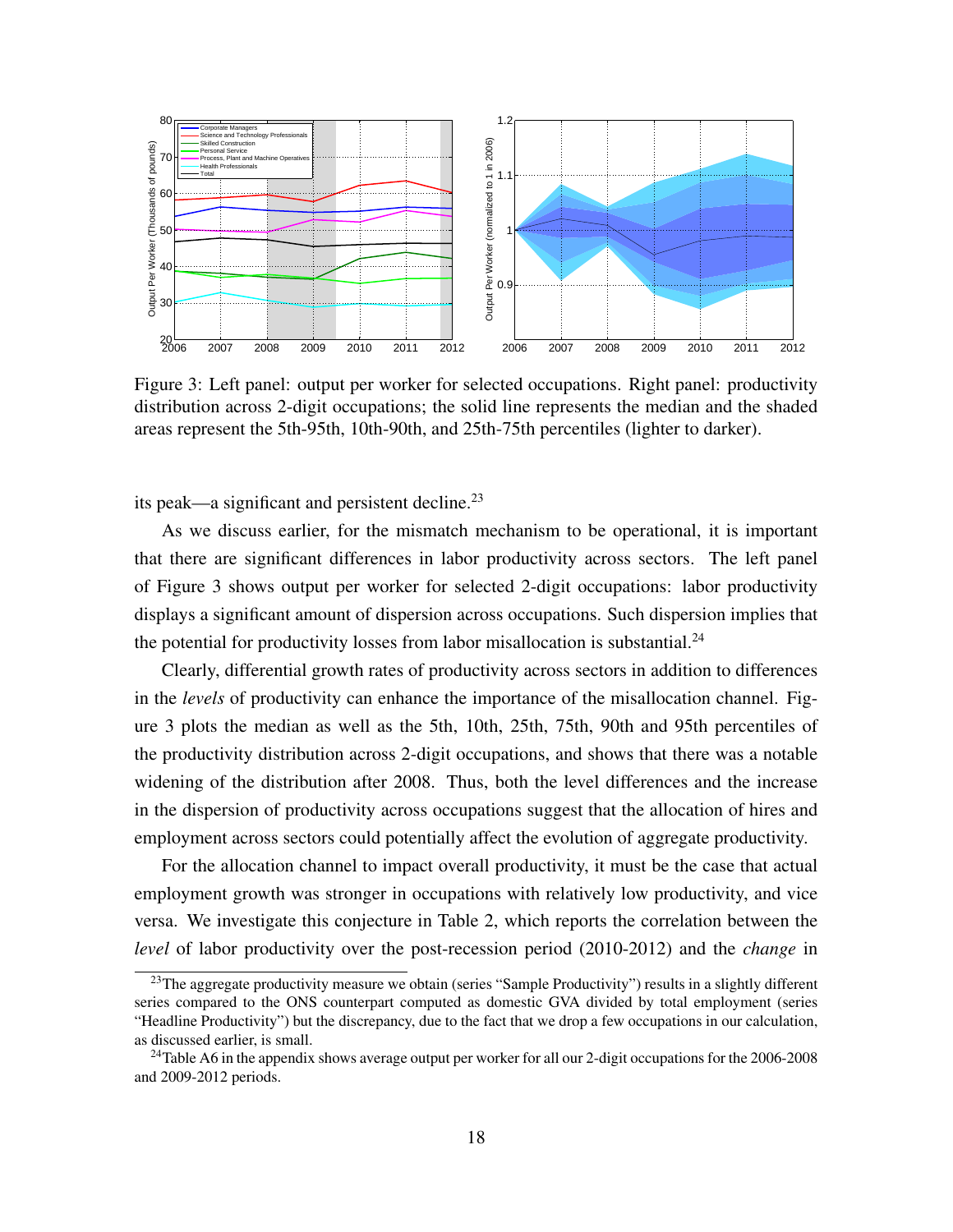|                | $z_i$   |
|----------------|---------|
| $\Delta v_i$   | $-0.19$ |
| $\Delta e_i$   | -0.12   |
| $\Delta e^*_i$ | 0.45    |

Table 2: The cross-occupation correlation between the level of labor productivity, *z*, over the post-recession period  $(2010-2012)$  and the change in vacancies,  $v$ , and actual and optimal employment, *e*, and *e ∗* , respectively between 2010 and 2012.

employment, vacancies, and optimal employment between 2010 and 2012. We focus on the recovery period since a big part of the productivity puzzle has to do with its persistence long after the end of the recession.

The data exhibit a negative correlation between productivity levels and vacancy and employment growth across occupations—suggesting that vacancies and employment grew more in occupations with lower levels of labor productivity. We also report the correlation between between sectoral labor productivity and the employment growth distribution chosen by the planner ( $\Delta e_i^*$ ). As implied by our theoretical framework, the optimal employment distribution chosen by the planner to maximize output exhibits instead a positive correlation with sectoral productivity.

Left panel of Figure 4 shows the correlation between productivity levels and employment growth over the time period under consideration. The correlation drops sharply from about 0.4 in 2007 to about -0.35 in 2009, and only recovers slowly to about 0.08 by 2012. This is consistent with our hypothesized misallocation mechanism and suggests that employment increased in occupations with lower productivity.

Finally, the right panel of Figure 4 draws a scatter plot of productivity levels and employment growth across occupations to shed further light on the negative correlation. Employment growth was strong in many service occupations with relatively low productivity, such as health professionals, personal services, sales, or culture, media and sports. This pattern is consistent with the recent growth in employment in low-skill, but non-routine, occupations, as documented by the recent literature on job polarization (see for instance Goos et al., 2014).

The descriptive evidence presented in this section supports the view that misallocation may be an important factor in explaining the persistence of low productivity in the UK economy. However, these observations are only suggestive and do not allow us to quantify the magnitude of the impact of the misallocation channel on the overall decline in productivity. This is why we need the formal framework presented in Section 2.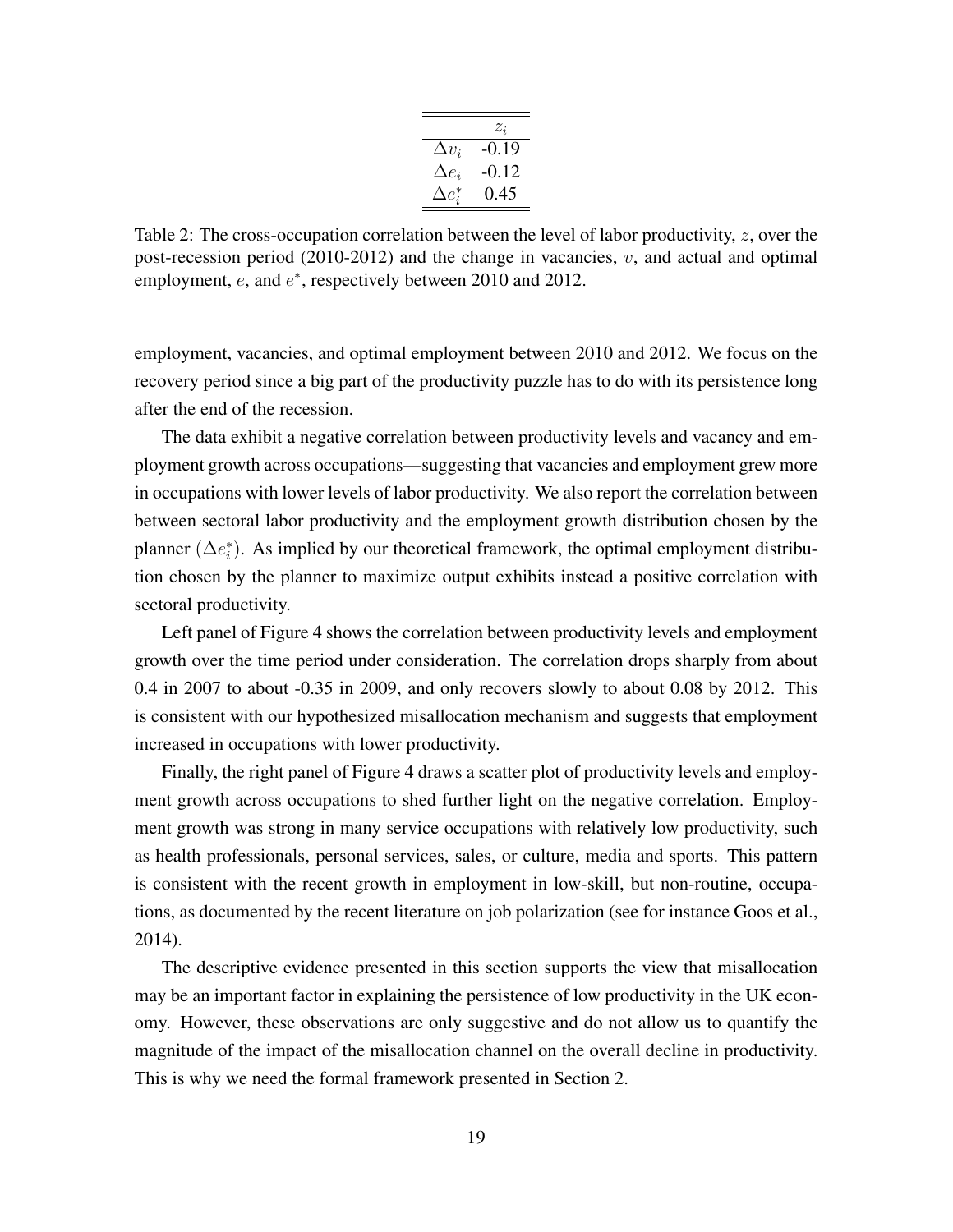

Figure 4: Left panel: correlation of productivity levels and annual employment changes across 2-digit occupations. Right panel: correlation between log change in employment and log labor productivity across 2-digit occupations over the sample period, 2006-2012.

#### 4.2 Quantitative Results

In this section, we use the methodology we developed in Section 2 to quantify the importance of the mismatch channel. We focus on 3-digit occupations for our analysis, allowing us to differentiate between 76 occupations, but also report the results at the 2-digit level (24 occupations). We focus on the case with training costs equivalent to one month of lost output per worker ( $\gamma = 0.66$ ) as our baseline, consistent with the evidence cited in Section 3.1. Finally, our baseline counterfactual results are based on starting from the actual employment rate but with the employment distribution implied by the planner's allocation. All the results are summarized in Table 3.<sup>25</sup>

We begin by presenting the hires loss index at the 3-digit occupation level in the left panel of Figure 5. Before the Great Recession, the hires loss from the misallocation of new hires was around 6% of potential new hires. At the start of the recession, this number begins a steady increase to about 14%, indicating a significant increase in the misallocation of the newly employed. The right panel of Figure 5 shows the actual and the counterfactual levels of employment, with employment in the initial period (2006:Q4) normalized to 1. Counterfactual employment (in the absence of mismatch) is significantly above its empirical counterpart. While actual employment only almost got back to its pre-recession level in 2012, counterfactual employment rose about 4% above its pre-recession level, with most of

<sup>&</sup>lt;sup>25</sup>There we also present the results with a different normalization for the initial period of the counterfactual. In particular, we start from the actual employment distribution. The choice of initial condition makes little difference in our findings.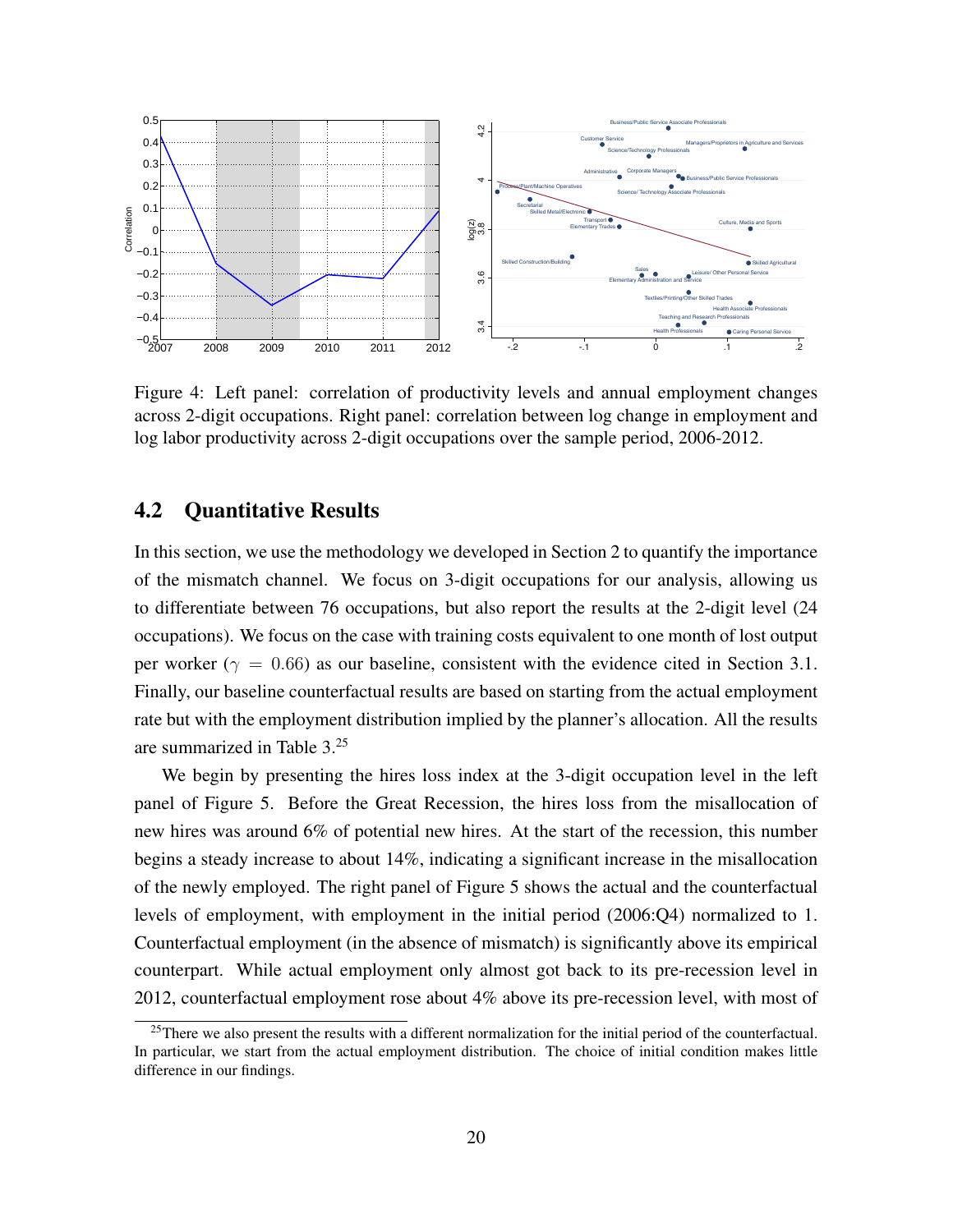|                        | Employment          |                         |                                         |
|------------------------|---------------------|-------------------------|-----------------------------------------|
|                        | $e_{2012}/e_{2006}$ | $e_{2012}^*/e_{2006}^*$ | $(e^*_{2012}-e_{2012})$<br>$e_{2006}$   |
| 3-Digit Occupation IC1 | 1.00                | 1.05                    | 5.65 $%$                                |
| 3-Digit Occupation IC2 | 1.00                | 1.06                    | $6.26\%$                                |
| 2-Digit Occupation IC1 | 1.00                | 1.03                    | $2.56\%$                                |
| 2-Digit Occupation IC2 | 1.00                | 1.05                    | 4.75 $%$                                |
| Constant z IC1         | 1.00                | 1.08                    | 8.57%                                   |
|                        |                     | Output                  |                                         |
|                        | $Y_{2012}/Y_{2006}$ | $Y_{2012}^*/Y_{2006}^*$ | $(Y_{2012}^* - Y_{2012})$<br>$Y_{2006}$ |
| 3-Digit Occupation IC1 | 0.99                | 1.15                    | 15.39 $%$                               |
| 3-Digit Occupation IC2 | 0.99                | 1.14                    | 16.60 $%$                               |
| 2-Digit Occupation IC1 | 0.97                | 1.09                    | 7.75%                                   |
| 2-Digit Occupation IC2 | 0.97                | 1.09                    | 12.31 $%$                               |
| Constant z IC1         | 0.99                | 1.07                    | 8.29%                                   |
|                        |                     | Productivity            |                                         |
|                        | $Z_{2012}/Z_{2006}$ | $Z_{2012}^*/Z_{2006}^*$ | $Z_{2012}^* - Z_{2012}$<br>$Z_{2006}$   |
| 3-Digit Occupation IC1 | 0.99                | 1.09                    | 9.29%                                   |
| 3-Digit Occupation IC2 | 0.99                | 1.08                    | $9.80\%$                                |
| 2-Digit Occupation IC1 | 0.97                | 1.06                    | 5.12%                                   |
| 2-Digit Occupation IC2 | 0.97                | 1.04                    | $7.33\%$                                |
| Constant z IC1         | 0.99                | 0.99                    | $-0.14\%$                               |

Table 3: Employment, output and productivity losses due to misallocation for different specifications. *IC*1 and *IC*2 differ in the assumption of the initial conditions. Results labeled as *IC*1 are based on starting the counterfactual experiments from the actual employment rate but changing its distribution to match the one suggested by the social planner's allocation. Results labeled as *IC*2 are based on starting from the actual employment distribution.

the gap opening after the end of the Great Recession.

What does this mean for total output? The left panel of Figure 6 shows the output loss index. The output loss from new hires shows a marked countercyclicality, suggesting that recessions are times when more severe labor mismatch induces output losses. The right panel of Figure 6 shows the actual and the counterfactual levels of output: while actual UK output was still 2% below its pre-recession level in mid-2012, in the same year counterfactual output was roughly 7% above its 2008 value.

Lastly, the left panel of Figure 7 shows the evolution of actual and the counterfactual labor productivity,  $Z_t^*$  defined as  $\frac{Y_t^*}{e_t^*}$ . As the Figure indicates, labor productivity would be substantially higher in the absence of mismatch. Note that this result is not implied by the construction of our index. Since counterfactual hires are always higher than actual hires for any positive amount of mismatch, both counterfactual output and employment will always be higher than actual output and employment. However, labor productivity is the ratio of these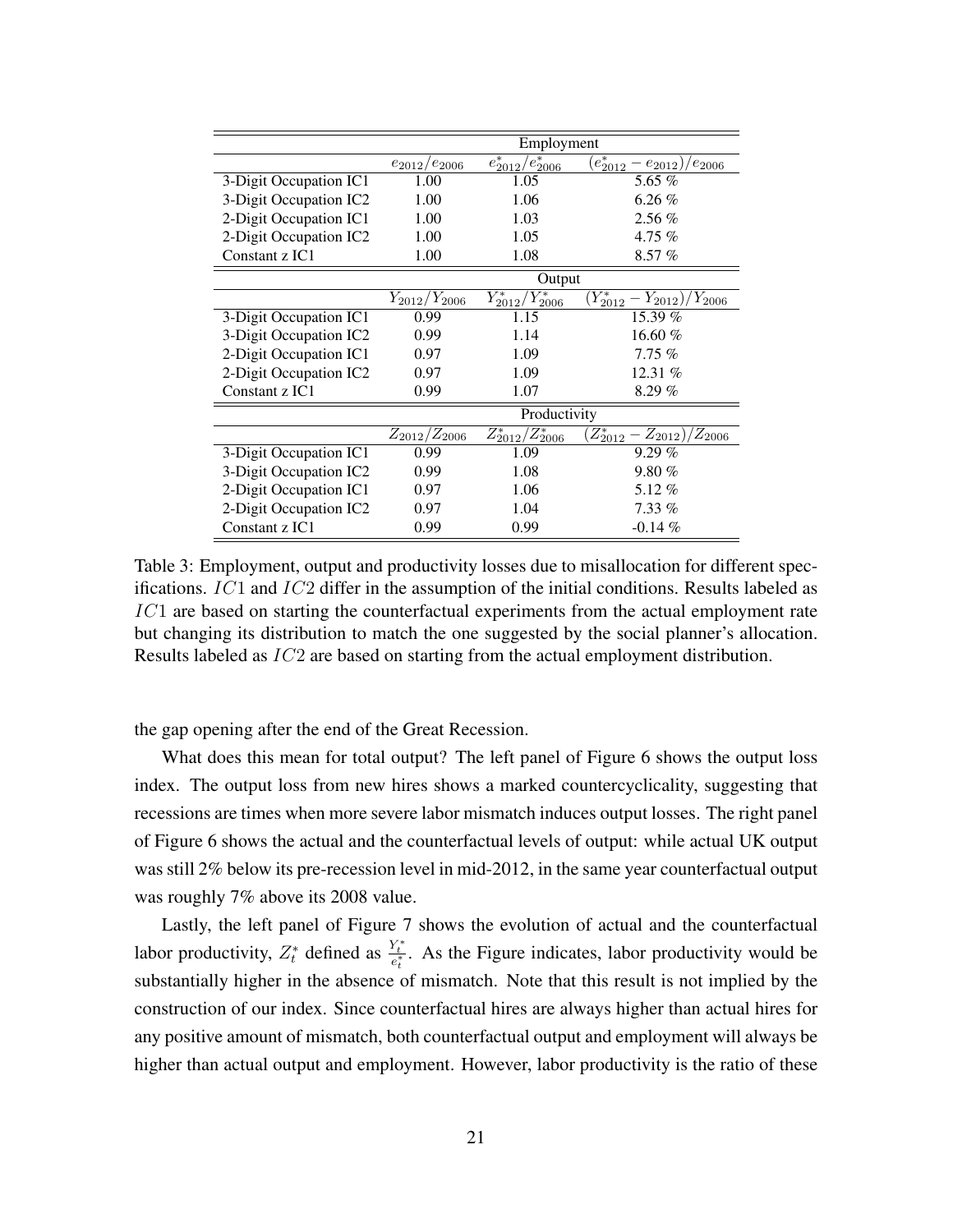

Figure 5: Left panel: mismatch index for lost hires  $(\mathcal{M}_t)$ . Right panel: the evolution of the actual employment  $(e_t)$  and counterfactual employment  $(e_t^*)$  both normalized to 1 in the initial period (2006:Q4).

two variables, and thus whether counterfactual productivity is higher (and grows faster) than its empirical counterpart is an empirical question.

The left panel of Figure 7 shows the counterfactual productivity both allowing *zit* to vary, and holding it constant across occupations and over time. With a common *z*, both counterfactual output and employment would have been higher than their empirical counterparts, but labor productivity would be just about equal to actual labor productivity. This finding implies that the effect of mismatch on aggregate labor productivity in our counterfactual is driven entirely by the dispersion in productivity across sectors and the fact that many hires occurred in the wrong sectors, i.e., the low-productivity ones.

Table 4 reports results for the different choices of the magnitude of training costs discussed in Section 3.1. As one would expect, output and productivity losses are greatest in the case without training costs, since that choice maximizes the gap between the actual and the counterfactual allocation resulting from the solution to the planner's problem. Conversely, these gaps are smaller when the size of the adjustment cost is more significant. However, even with  $\gamma = -1$ , which corresponds to training costs equivalent to two quarters' worth of output, there is a nearly 3% productivity growth gap with the planner's solution.

To put our findings into perspective, we go back to historical productivity data in the UK economy, and compare the evolution of the actual and counterfactual productivity measures in the right panel of Figure 7 relative to trend productivity using annual data. There is a substantial shortfall in actual productivity relative to its trend. Specifically, the deviation of labor productivity from its projected trend in 2012, which can be calculated as  $(Z_{2012}^{trend} Z_{2012}/Z_{2006}$ , is about 14%. In our baseline specification ( $\gamma = 0.66$ )), the misallocation of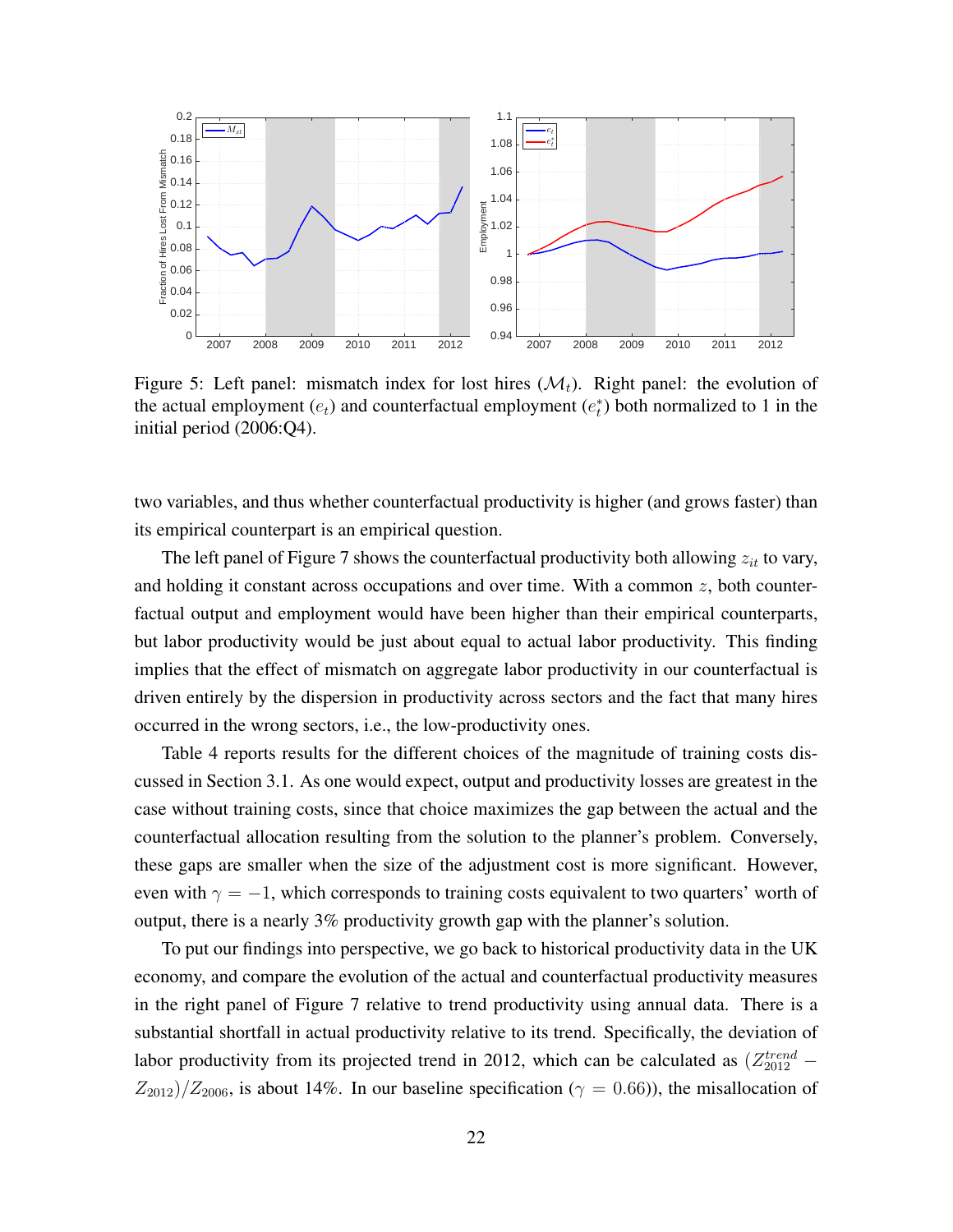

Figure 6: Left panel: mismatch index for lost output  $(\mathcal{Y}_t)$ . Right panel: the evolution of actual output  $(Y_t)$  and counterfactual output  $(Y_t^*)$  both normalized to 1 in the initial period (2006:Q4).

hires and employment across occupations explains almost two thirds of this shortfall in U.K. productivity growth since 2006. When  $\gamma = 1$  (no output loss due to training), misallocation across occupations explains a larger fraction of the observed drop in productivity. This is intuitive, since in this case there is no "penalty" associated to reallocating workers to different occupations, and counterfactual productivity is therefore higher in the planner's allocation. Finally, the dotted line shows that when training costs are equivalent to two quarters of output loss per worker ( $\gamma = -1$ ), the model explains around 20% of the observed decline in labor productivity.

## 5 Conclusion

Since the most recent recession, the UK has experienced a significant and persistent decline in output that has largely exceeded the drop in employment. As a result, labor productivity has stagnated and had not yet recovered several years after the recession. In 2012, labor productivity was around 14% below trend, a fact described as the "UK productivity puzzle." In this paper we study the contribution of a particular channel—namely, misallocation between job seekers and available jobs at the occupational level —in explaining this data pattern.

We find that occupational misallocation induced a significant reduction in both employment and output that persisted through 2012. In the absence of mismatch, both output and employment would have returned abundantly above pre-recession levels. Overall, occupational mismatch can explain about two thirds of the total deviation from trend in labor productivity observed from 2007 onwards. Thus, it seems that the misallocation between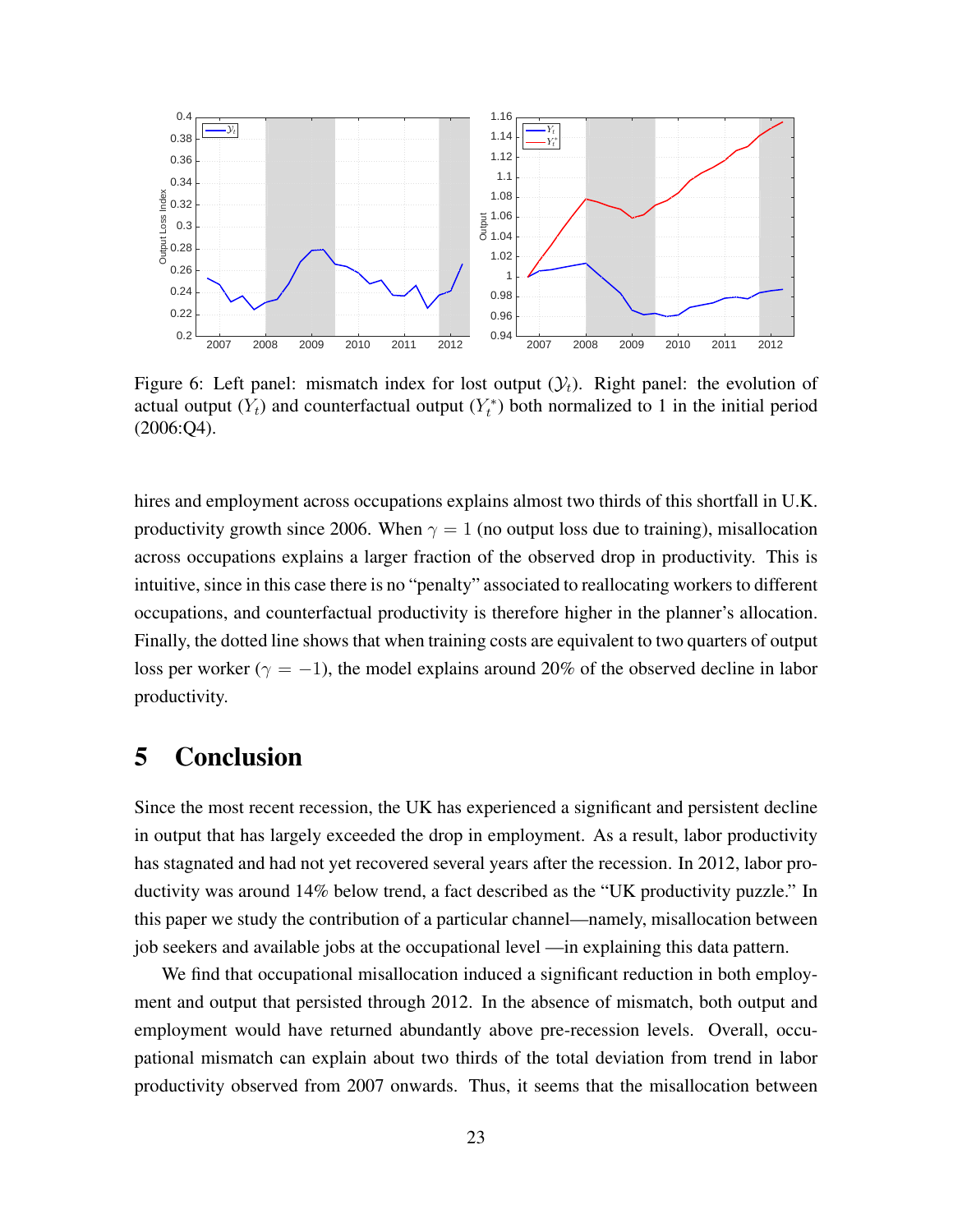

Figure 7: Left panel: actual and counterfactual aggregate labor productivity measures with and without allowing for aggregate labor productivity to vary across occupations using quarterly data, normalized to 1 in the initial period (2006:Q4). Right panel: evolution of the actual and counterfactual productivity relative to trend productivity growth for different levels of training costs using annual data, normalized to 1 in 2012.

workers and jobs across occupations that occurred during the most recent recession may have played an important role in explaining the sharp and persistent drop in productivity observed in the UK over the past decade. Investigating the reasons why job seekers were attracted by such low-productivity occupations—more so than before the recession—represents the next step of this research agenda.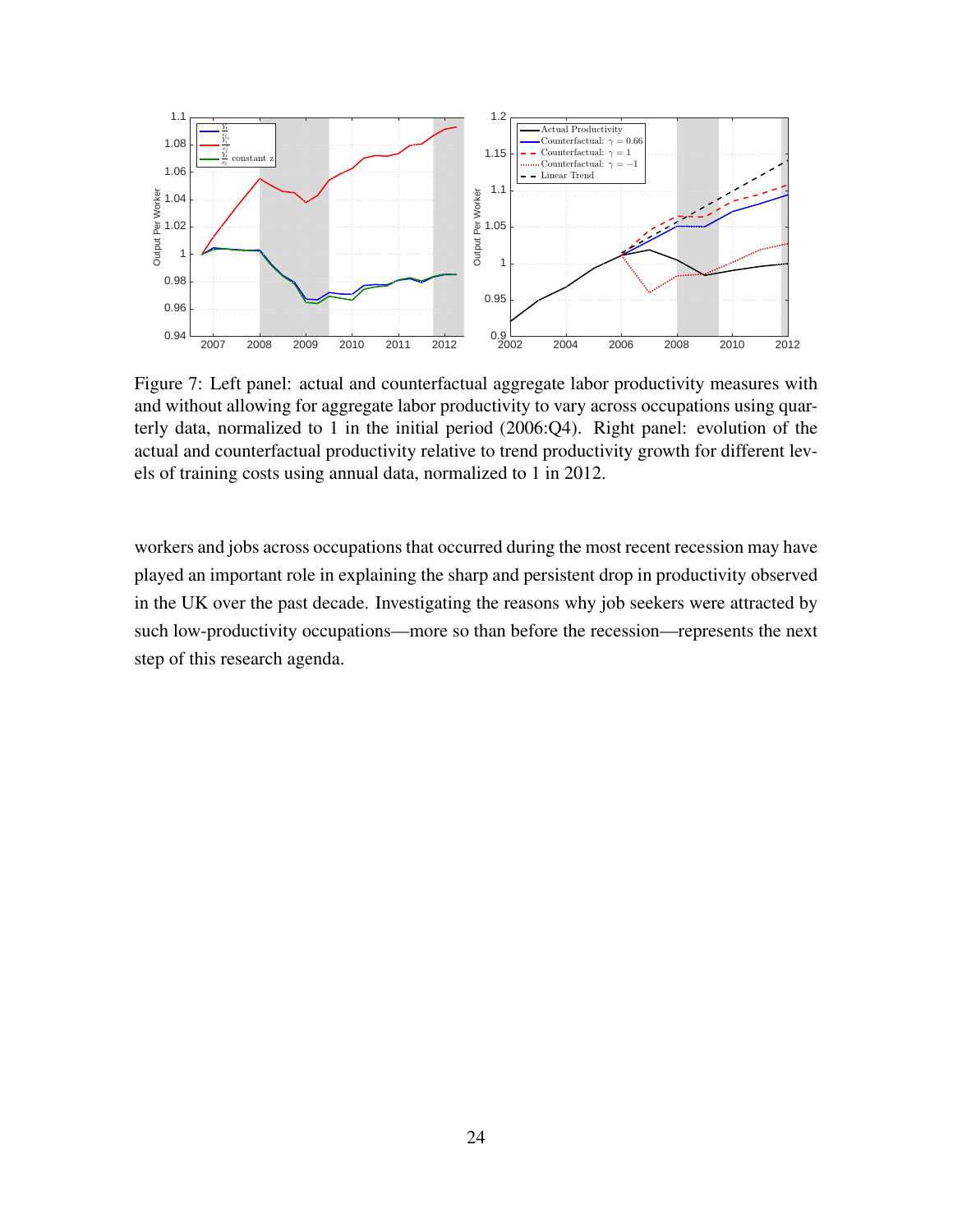|                                        | Employment          |                         |                                    |  |
|----------------------------------------|---------------------|-------------------------|------------------------------------|--|
|                                        | $e_{2012}/e_{2006}$ | $e_{2012}^*/e_{2006}^*$ | $(e_{2012}^* - e_{2012})/e_{2006}$ |  |
| 3-Digit Occupation IC1 $\gamma = 0.66$ | 1.00                | 1.05                    | 5.65 $%$                           |  |
| 3-Digit Occupation IC1 $\gamma = 1$    | 1.00                | 1.05                    | 5.65 $%$                           |  |
| 3-Digit Occupation IC1 $\gamma = -1$   | 1.00                | 1.05                    | 5.65 $%$                           |  |
|                                        | Output              |                         |                                    |  |
|                                        | $Y_{2012}/Y_{2006}$ | $Y_{2012}^*/Y_{2006}^*$ | $(Y_{2012}^* - Y_{2012})/Y_{2006}$ |  |
| 3-Digit Occupation IC1 $\gamma = 0.66$ | 0.99                | 1.15                    | 15.39 %                            |  |
| 3-Digit Occupation IC1 $\gamma = 1$    | 0.99                | 1.15                    | 16.82 $%$                          |  |
| 3-Digit Occupation IC1 $\gamma = -1$   | 0.99                | 1.16                    | 8.41 $%$                           |  |
|                                        | Productivity        |                         |                                    |  |
|                                        | $Z_{2012}/Z_{2006}$ | $Z_{2012}^*/Z_{2006}^*$ | $(Z^*_{2012}-Z_{2012})/Z_{2006}$   |  |
| 3-Digit Occupation IC1 $\gamma = 0.66$ | 0.99                | 1.09                    | 9.29%                              |  |
| 3-Digit Occupation IC1 $\gamma = 1$    | 0.99                | 1.09                    | 10.64 $%$                          |  |
| 3-Digit Occupation IC1 $\gamma = -1$   | 0.99                | 1.10                    | 2.69%                              |  |

Table 4: Employment, output and productivity losses due to labor misallocation for different specifications of training costs.  $\gamma = 0.66$  is our baseline specification, and corresponds to the case with training costs equivalent to one month of output per worker.  $\gamma = 1$  corresponds to no output loss due to training.  $\gamma = -1$  corresponds to the case with training costs equivalent to two quarters' worth of output.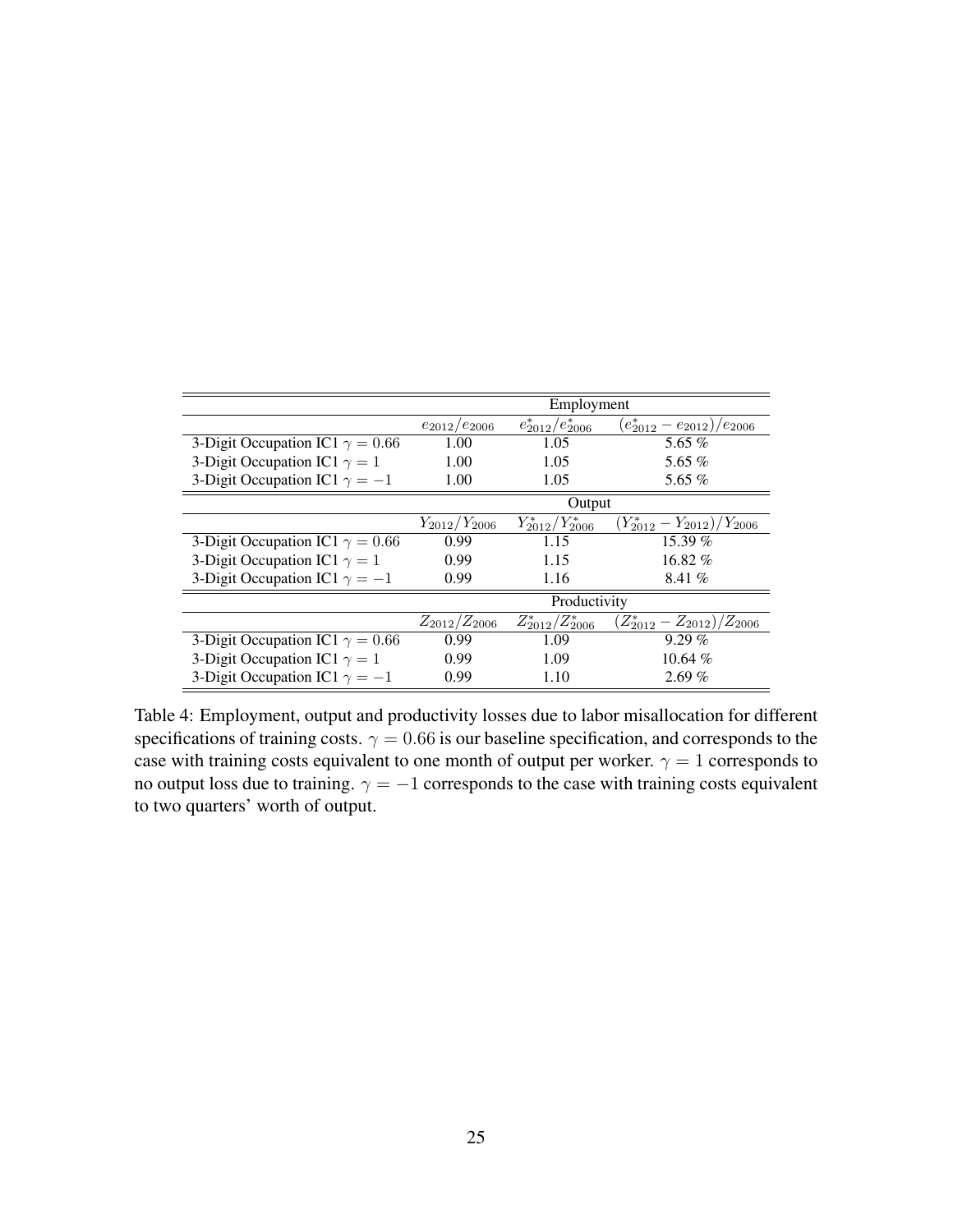## References

- [1] Barnett, Allna, Sandra Batten, Adrian Chiu, Jeremy Franklin and Mara Sebasti-Barriel (2014). "The UK Productivity Puzzle," *Bank of England Quarterly Bulletin 2014:Q2*.
- [2] Barron, John M., Mark C. Berger, and Dan A. Black (1997) On-the-Job Training. W.E. Upjohn Institute for Employment Research.
- [3] Broadbent, Ben (2012). "Productivity and the Allocation of Resource," Speech at the Durham Business School, September 12, 2012.
- [4] Blundell, Richard, Claire Crawford, and Wenchao Jin (2014). "What Can Wages Tell Us about the UK Productivity Puzzle?," *Economic Journal*, vol. 124 (May), 377-407.
- [5] Burgess, Simon and Stefan Profit (2001). "Externalities in the Matching of Workers and Firms in Britain," *Labour Economics*, vol. 8(3), 313-333.
- [6] Coles, Melvyn and Eric Smith (1996). "Cross-Section Estimation of the Matching Function: Evidence from England and Wales," *Economica*, 1996, vol. 63, issue 252, 589-97.
- [7] Davis Steven J., R. Jason Faberman and John C. Haltiwanger (2013). "The Establishment-Level Behavior of Vacancies and Hiring," *Quarterly Journal of Economics*, vol. 128(2), 581-622.
- [8] Goos, Maarten, Alan Manning, and Anna Salomons (2014). "Explaining Job Polarization: Routine-Biased Technological Change and Offshoring," *American Economic Review*, 104(8): 2509-26.
- [9] Gregg, Paul, Stephen Machin, and Marina Fernandez-Salgado (2014). "Real Wages and Unemployment in the Big Squeeze," *Economic Journal*, vol. 124(May), 408-432.
- [10] Guvenen, Fatih, Burhanettin Kuruscu, Satoshi Tanaka, and David Wiczer (2015). "Multidimensional Skill Mismatch," NBER wp 21376.
- [11] Hsieh, Chang-Tai and Peter J. Klenow (2009). "Misallocation and Manufacturing TFP in China and India," *Quarterly Journal of Economics*, vol. 124, 1403-1448.
- [12] Jackman, Richard, and Stephen Roper (1987). "Structural Unemployment," *Oxford Bulletin of Economics and Statistics*, vol. 49, 9-36.
- [13] Jones, Charles I. (2013). "Misallocation, Economic Growth, and Input-Output Economics," in Advances in Economics and Econometrics, Tenth World Congress, vol. II, Cambridge University Press.
- [14] Layard, Richard and Stephen Nickell (1986). "Unemployment in Britain," *Economica*, Supplement, 53, pp. S121-S170.
- [15] Midrigan, Virgiliu, and Daniel Yi Xu (2014). "Finance and Misallocation: Evidence from Plant-Level Data." *A*merican Economic Review, vol. 104(2), 422-458.
- [16] Mincer, Jacob (1966). "The Concept of Job Vacancies in a Dynamic Theory of the Labor Market," in The Measurement and Interpretation of Job Vacancies, Columbia University Press.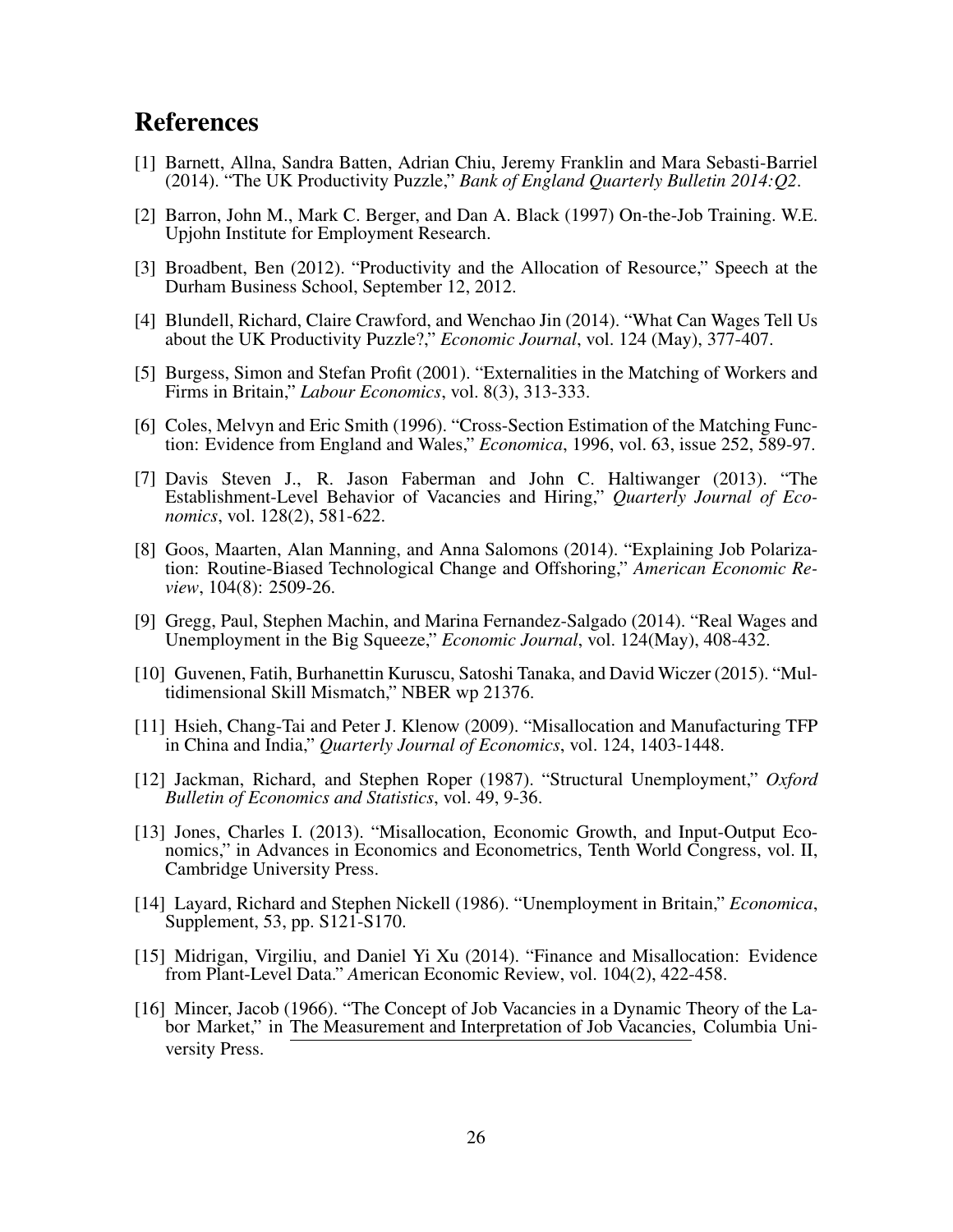- [17] Moll, Benjamin (2014). "Productivity Losses from Financial Frictions: Can Self-Financing Undo Capital Misallocation?," *American Economic Review*, vol. 104(10), 3186-3221.
- [18] Pessoa, Joao-Paolo, and John Van Reenen (2014). "The UK Productivity Puzzle: Does the Answer Lie in Wage Flexibility?," *Economic Journal*, vol. 124(May), 433-452.
- [19] Pissarides, Christopher (1986). "Unemployment and Vacancies in Britain," *Economic Policy*, 1 (3). 499-559.
- [20] Restuccia, Diego and Richard Rogerson (2008). "Policy Distortions and Aggregate Productivity with Heterogeneous Plants," *Review of Economic Dynamics*, vol. 11, 707- 720.
- [21] Sahin, Aysegül, Joseph Song, Giorgio Topa, and Giovanni L. Violante (2014). "Mismatch Unemployment," *American Economic Review*, vol. 104(11), 3529-3564.
- [22] Shimer, Robert (2005). "The Cyclical Behavior of Equilibrium Unemployment and Vacancies," *American Economic Review*, 95(1): 25-49.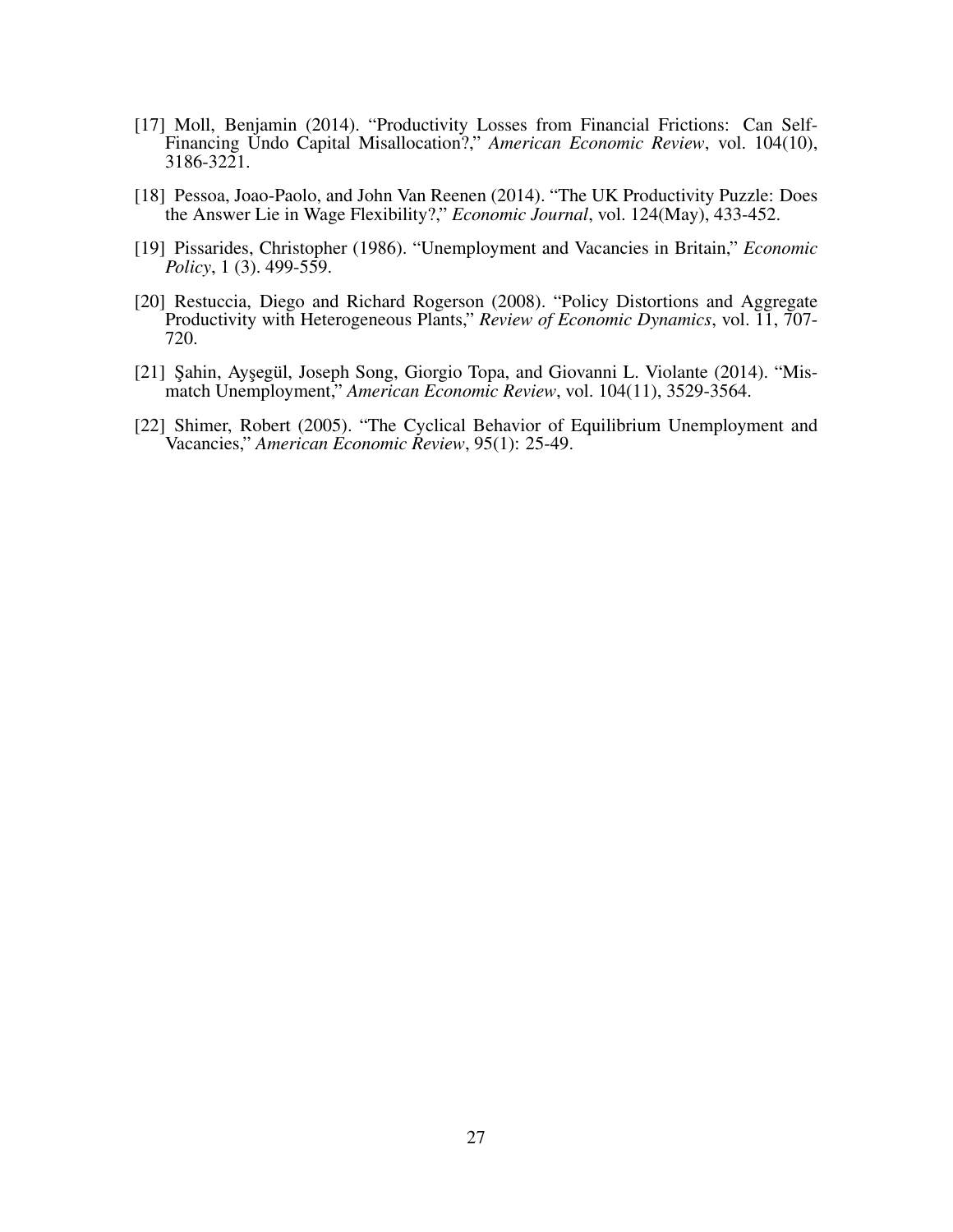## APPENDIX NOT FOR PUBLICATION

| Code | Occupation                                                 |
|------|------------------------------------------------------------|
| 11   | <b>Corporate Managers</b>                                  |
| 12   | Managers and Proprietors in Agriculture and Services       |
| 21   | Science and Technology Professionals                       |
| 22   | <b>Health Professionals</b>                                |
| 23   | <b>Teaching and Research Professionals</b>                 |
| 24   | <b>Business and Public Service Professionals</b>           |
| 31   | Science and Technology Associate Professionals             |
| 32   | <b>Health and Social Welfare Associate Professionals</b>   |
| 34   | Culture, Media and Sports Occupations                      |
| 35   | <b>Business and Public Service Associate Professionals</b> |
| 41   | <b>Administrative Occupations</b>                          |
| 42   | Secretarial and Related Occupations                        |
| 51   | <b>Skilled Agricultural Trades</b>                         |
| 52   | <b>Skilled Metal and Electronic Trades</b>                 |
| 53   | <b>Skilled Construction and Building Trades</b>            |
| 54   | Textiles, Printing and Other Skilled Trades                |
| 61   | Caring Personal Service Occupations                        |
| 62   | Leisure and Other Personal Service Occupations             |
| 71   | <b>Sales Occupations</b>                                   |
| 72   | <b>Customer Service Occupations</b>                        |
| 81   | Process, Plant and Machine Operatives                      |
| 82   | Transport and Mobile Machine Drives and Operatives         |
| 91   | Elementary Trades, Plant and Storage Related Occupations   |
| 92   | <b>Elementary Administration and Service Occupations</b>   |

Table A1: 2-digit occupation codes used in our empirical analysis.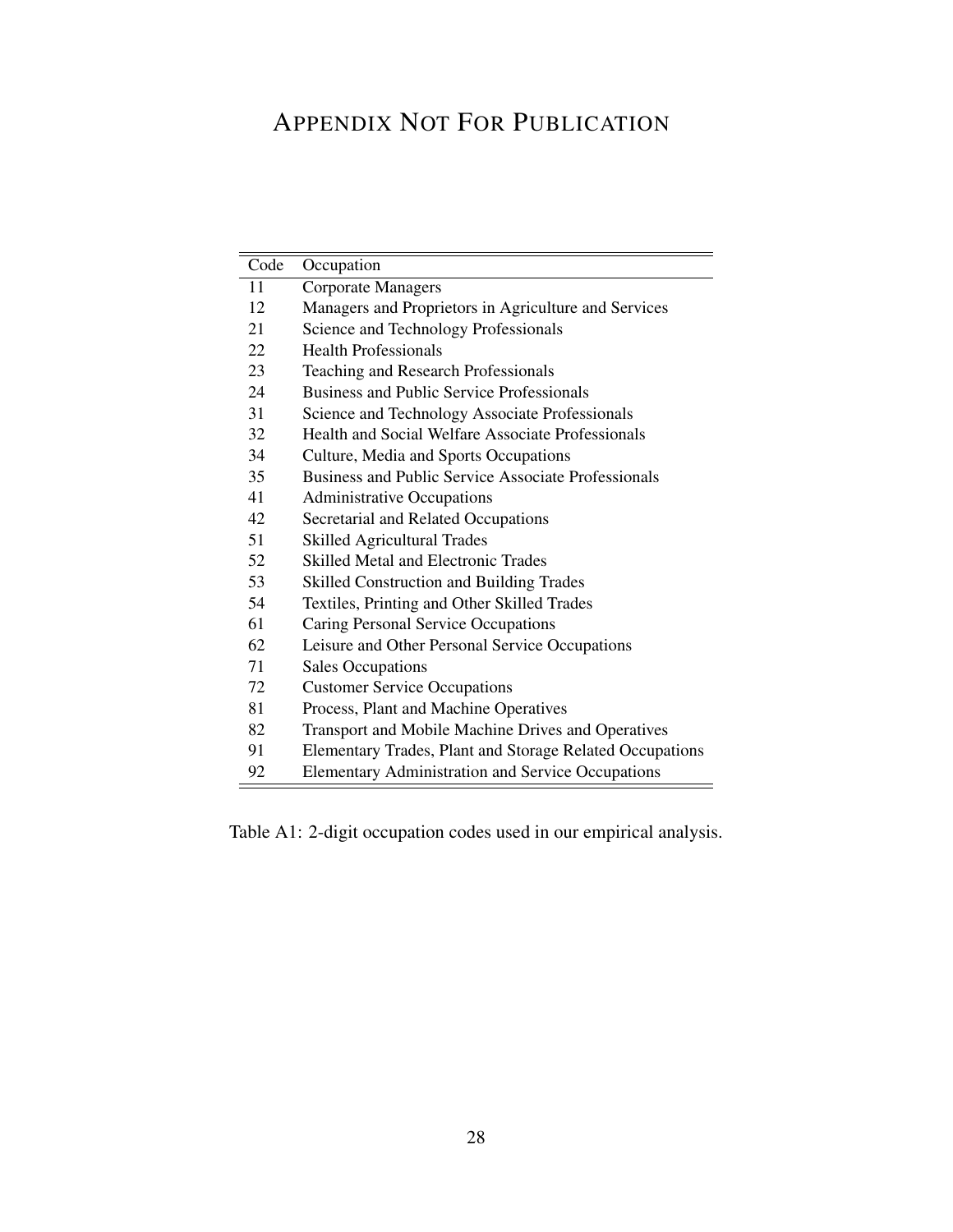|                 |      | <b>Labor Force Survey</b>    | <b>Claimant Count</b> |                |  |
|-----------------|------|------------------------------|-----------------------|----------------|--|
|                 |      | Pre-Recession Post-Recession | Pre-Recession         | Post-Recession |  |
| Age             |      |                              |                       |                |  |
| $16-24$         | 0.42 | 0.39                         | 0.42                  | 0.35           |  |
| 25-49           | 0.43 | 0.45                         | 0.52                  | 0.57           |  |
| $50+$           | 0.14 | 0.15                         | 0.07                  | 0.08           |  |
| Gender          |      |                              |                       |                |  |
| Male            | 0.57 | 0.59                         | 0.73                  | 0.71           |  |
| Female          | 0.43 | 0.41                         | 0.27                  | 0.29           |  |
| <b>Duration</b> |      |                              |                       |                |  |
| under 6 months  | 0.60 | 0.52                         | 0.47                  | 0.54           |  |
| $6-12$ months   | 0.16 | 0.19                         | 0.21                  | 0.21           |  |
| 12-24 months    | 0.13 | 0.16                         | 0.16                  | 0.14           |  |
| $24+$ months    | 0.11 | 0.13                         | 0.17                  | 0.12           |  |

Table A2: Composition of the job-seeker pool in the claimant counts data (NOMIS) and in the survey-based measures from the Labor Force Survey.

|                                           | <b>Vacancy Survey</b> |                              | <b>JobCentre Plus</b> |                |
|-------------------------------------------|-----------------------|------------------------------|-----------------------|----------------|
|                                           | Pre-Recession         | Post-Recession Pre-Recession |                       | Post-Recession |
| <b>Industry</b>                           |                       |                              |                       |                |
| Energy and Water                          | 0.01                  | 0.01                         | 0.01                  | 0.01           |
| Manufacturing                             | 0.09                  | 0.07                         | 0.03                  | 0.03           |
| Construction                              | 0.04                  | 0.03                         | 0.03                  | 0.03           |
| Distribution, Hotels & Restaurants        | 0.28                  | 0.28                         | 0.17                  | 0.13           |
| Transport and communications              | 0.11                  | 0.10                         | 0.04                  | 0.03           |
| Banking, Finance & Insurance              | 0.23                  | 0.21                         | 0.57                  | 0.53           |
| Public Administration, Education & Health | 0.21                  | 0.24                         | 0.12                  | 0.20           |
| <b>Other Services</b>                     | 0.04                  | 0.04                         | 0.04                  | 0.05           |

Table A3: Sectoral composition of vacancies in the JobCentre Plus data and in survey-based vacancy counts from the ONS. Classifications are based on aggregated 2003 SIC codes.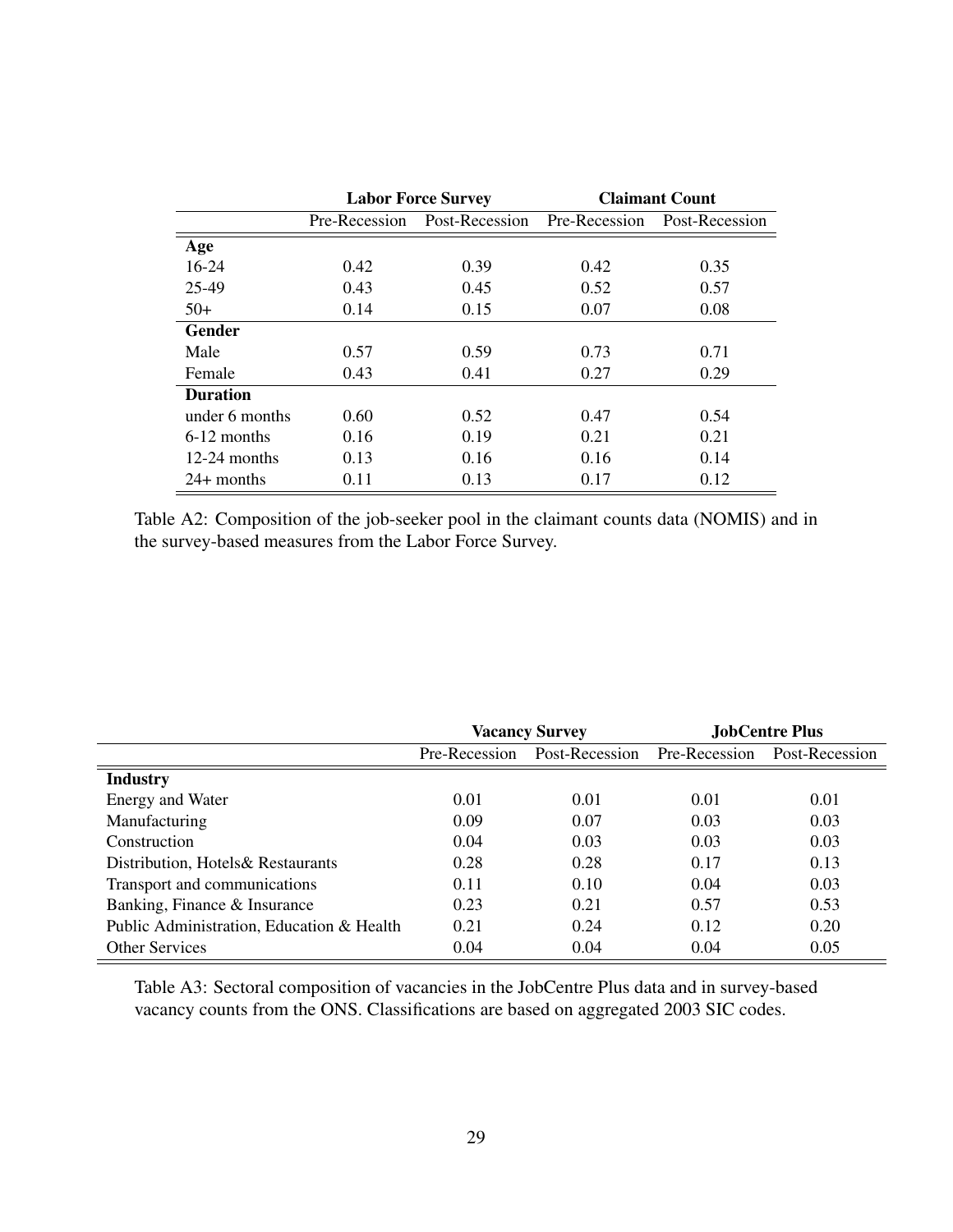|                          | Aggregate  | $\phi_i$ Fixed | $\phi_i$ Varying |
|--------------------------|------------|----------------|------------------|
|                          | $0.854***$ | $0.813***$     | $0.804***$       |
| <b>Vacancy Outflows</b>  | (0.070)    | (0.007)        | (0.014)          |
| <b>Claimant Outflows</b> | $0.210***$ | $0.076***$     | $0.103***$       |
|                          | (0.054)    | (0.004)        | (0.007)          |
| <b>Average Outflows</b>  | $0.559***$ | $0.472***$     | $0.463***$       |
|                          | (0.060)    | (0.006)        | (0.011)          |

Table A4: OLS estimates of the vacancy share *α* using aggregate and 2-digit occupation panel data. S.E. in parenthesis. See Section 3.2 for details.

|      | $\phi^{post}$           |
|------|-------------------------|
| 0.49 | 0.43                    |
| 0.47 | 0.41                    |
| 0.44 | 0.42                    |
| 0.56 | 0.51                    |
| 0.50 | 0.48                    |
| 0.50 | 0.45                    |
| 0.46 | 0.42                    |
| 0.53 | 0.45                    |
| 0.43 | 0.41                    |
| 0.66 | 0.57                    |
| 0.55 | 0.50                    |
| 0.65 | 0.56                    |
| 0.46 | 0.47                    |
| 0.48 | 0.45                    |
| 0.51 | 0.54                    |
| 0.46 | 0.40                    |
| 0.43 | 0.40                    |
| 0.45 | 0.40                    |
| 0.44 | 0.40                    |
| 0.67 | 0.49                    |
| 0.44 | 0.42                    |
| 0.44 | 0.40                    |
| 0.50 | 0.49                    |
| 0.49 | 0.41                    |
|      | $\phi^{\overline{pre}}$ |

Table A5: Estimates of occupation-specific match efficiencies using average outflows.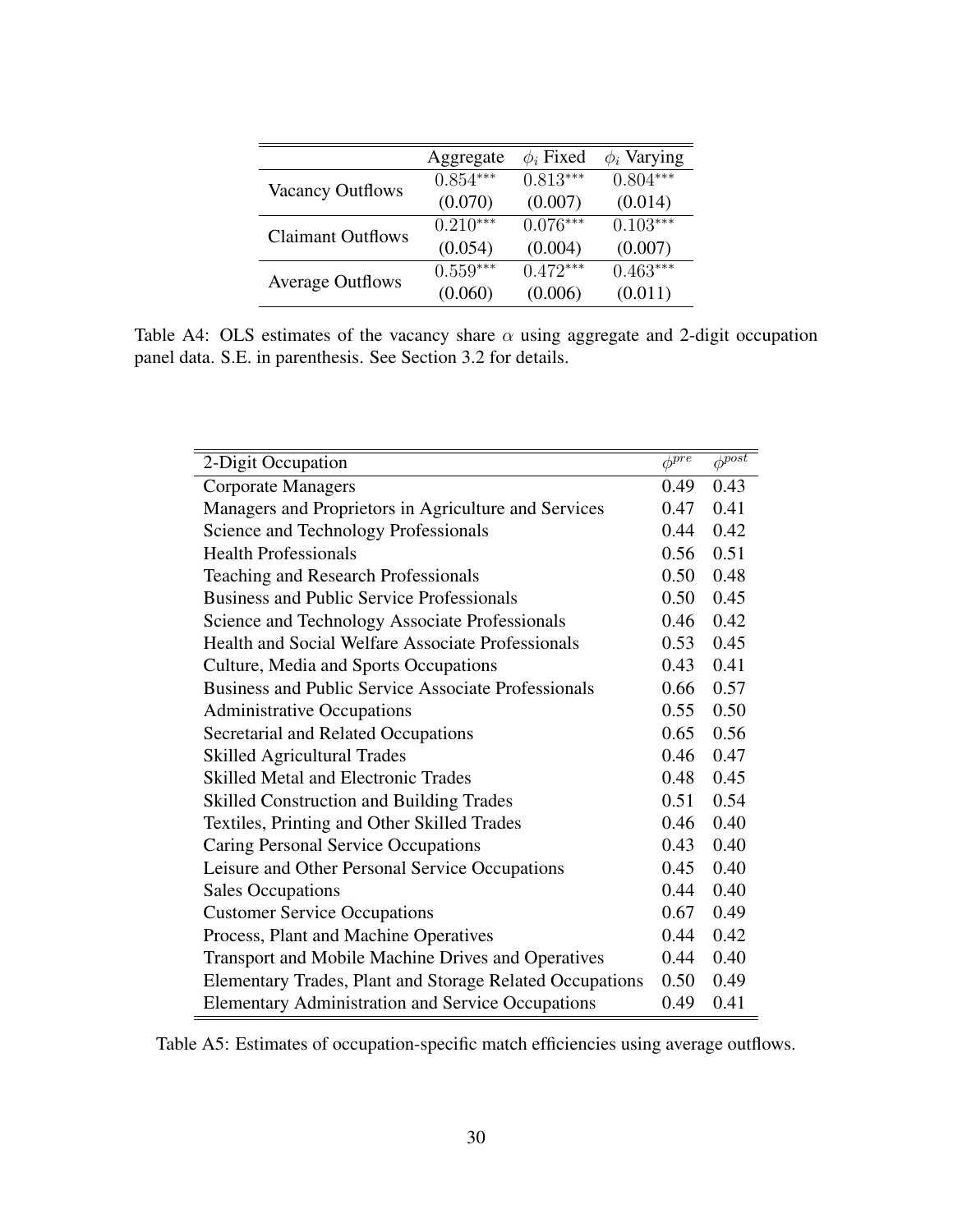| Occupation                                                 | Occupation Code | 2006-2008 | 2009-2012 |
|------------------------------------------------------------|-----------------|-----------|-----------|
| <b>Corporate Managers</b>                                  | 11              | 55.30     | 55.53     |
| Managers and Proprietors in Agriculture and Services       | 12              | 62.04     | 62.40     |
| Science and Technology Professionals                       | 21              | 58.76     | 60.69     |
| <b>Health Professionals</b>                                | 22              | 31.64     | 29.56     |
| Teaching and Research Professionals                        | 23              | 33.20     | 29.46     |
| <b>Business and Public Service Professionals</b>           | 24              | 59.18     | 53.50     |
| Science and Technology Associate Professionals             | 31              | 53.36     | 53.30     |
| <b>Health and Social Welfare Associate Professionals</b>   | 32              | 29.85     | 34.17     |
| Culture, Media and Sports Occupations                      | 34              | 46.30     | 44.29     |
| <b>Business and Public Service Associate Professionals</b> | 35              | 70.72     | 66.37     |
| <b>Administrative Occupations</b>                          | 41              | 55.84     | 55.16     |
| Secretarial and Related Occupations                        | 42              | 55.00     | 48.86     |
| <b>Skilled Agricultural Trades</b>                         | 51              | 40.60     | 38.37     |
| <b>Skilled Metal and Electronic Trades</b>                 | 52              | 46.51     | 48.60     |
| <b>Skilled Construction and Building Trades</b>            | 53              | 38.11     | 40.74     |
| Textiles, Printing and Other Skilled Trades                | 54              | 35.90     | 33.80     |
| Caring Personal Service Occupations                        | 61              | 29.81     | 29.14     |
| Leisure and Other Personal Service Occupations             | 62              | 37.73     | 36.62     |
| <b>Sales Occupations</b>                                   | 71              | 37.79     | 36.38     |
| <b>Customer Service Occupations</b>                        | 72              | 63.56     | 63.62     |
| Process, Plant and Machine Operatives                      | 81              | 49.80     | 53.00     |
| Transport and Mobile Machine Drivers and Operatives        | 82              | 48.61     | 45.60     |
| Elementary Trades, Plant and Storage Related Occupations   | 91              | 46.42     | 44.58     |
| <b>Elementary Administration and Service Occupations</b>   | 92              | 39.65     | 36.43     |

Table A6: Output per worker for 2-digit occupations for the 2006-2008 and 2009-2012 periods.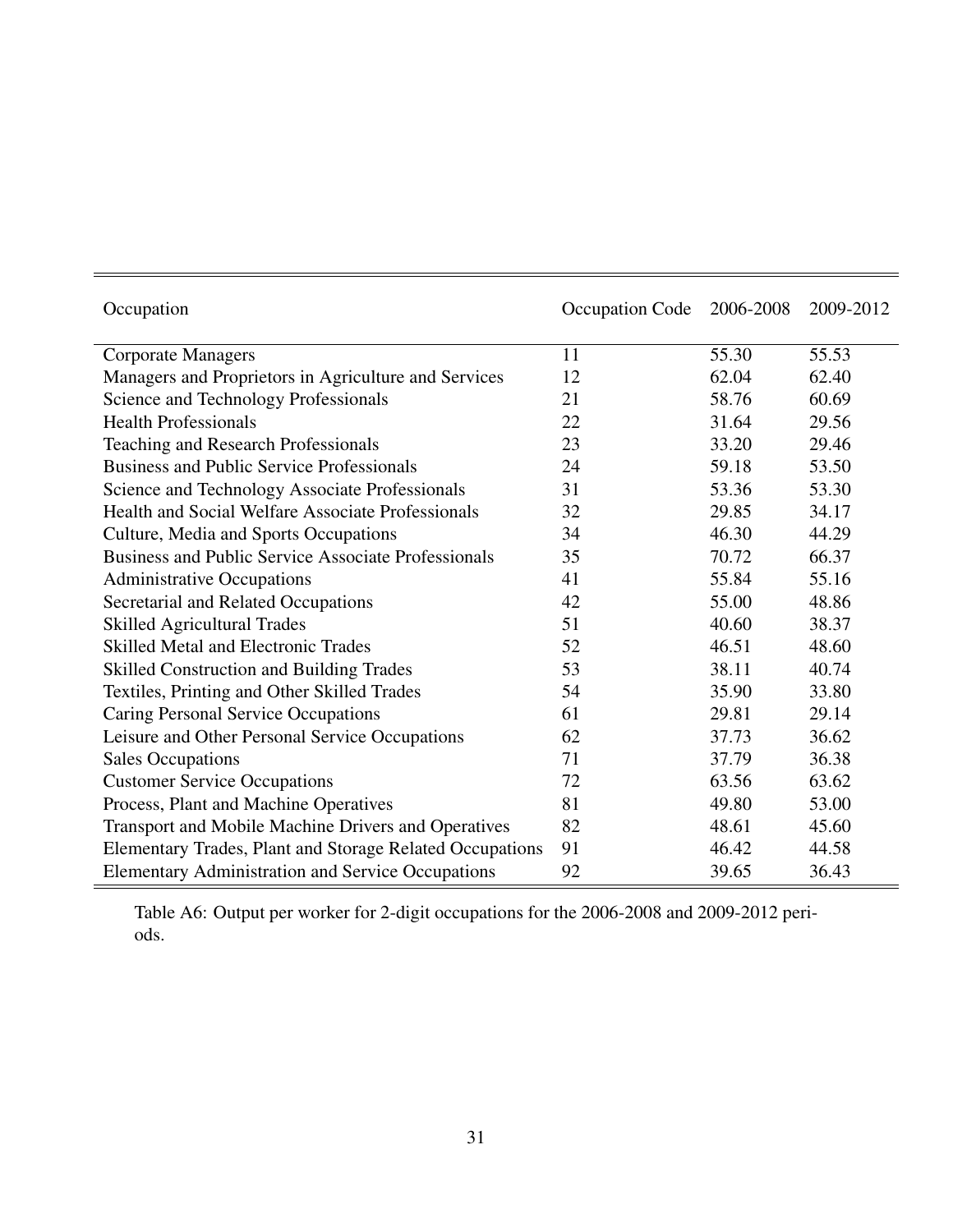

Figure A1: Job destruction rates (left) and hires rates (right) for selected occupations



Figure A2: Time series of various measures of matches.